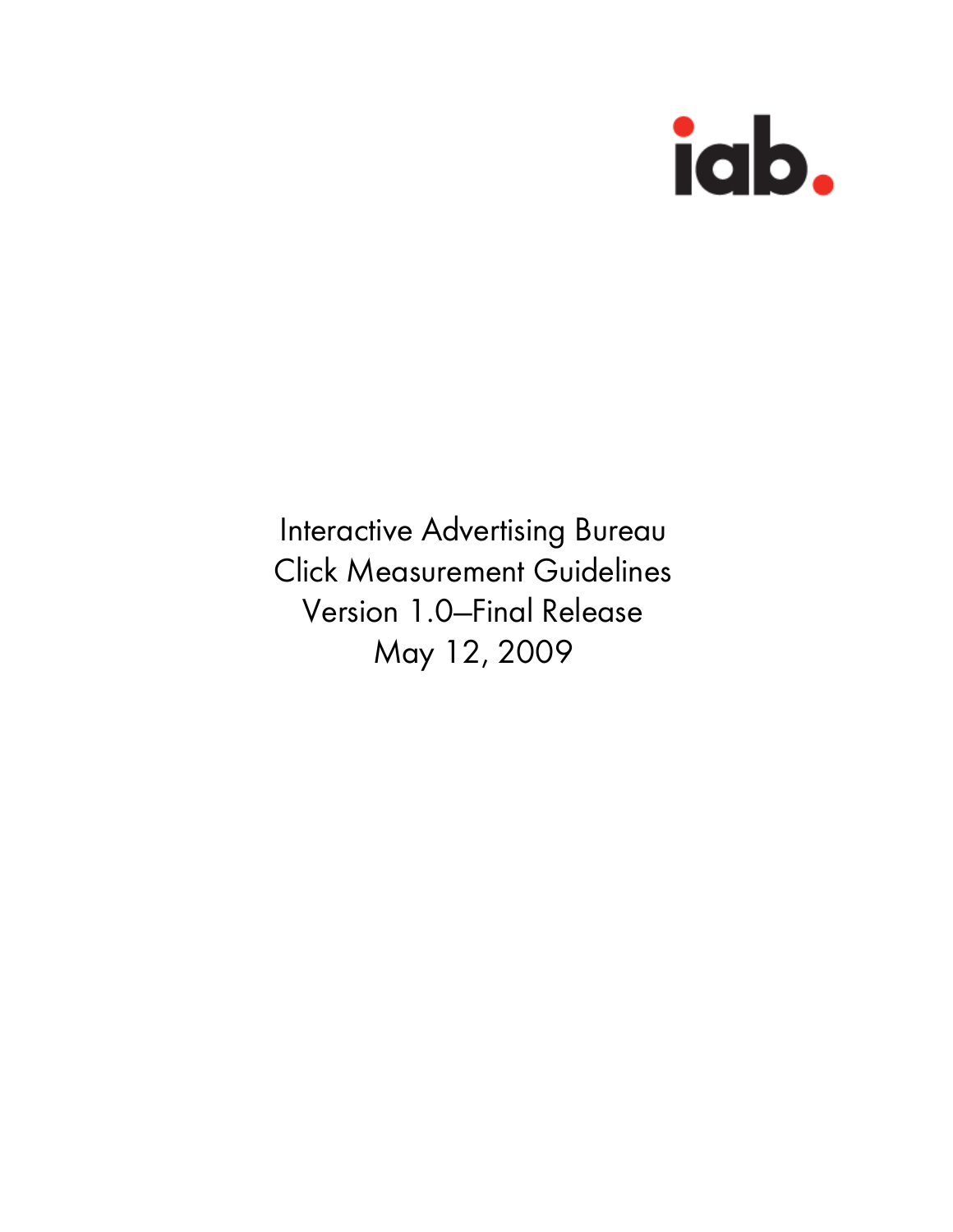

### Introduction

These guidelines are meant to establish the minimum acceptable counting procedures for the media buying currency "clicks". The guidelines are focused on when a click will count - the actual revenue event. As with all measurement standards, click counting organizations including search engine providers, publishers and networks may choose to offer additional enhancements to these guidelines for competitive differentiation, so long as they fully disclose these features while meeting the minimum accepted guidelines.

In many ways, these guidelines are similar to guidelines already in place for general ad impressions and digital video commercials. The definitions included in this document are a continuation of the Measurement Certification Initiative led by the Interactive Advertising Bureau (IAB) and facilitated by the Media Rating Council (MRC), and these guidelines are meant to be an addendum to the existing Ad Impression Measurement Guidelines published in 2004.

# Scope and Applicability

The recommendations established in these guidelines provide the detailed definition of a "click" and the standard by which clicks should be measured and counted, including the identification of invalid and/or fraudulent clicks. The guidelines are intended to cover on-line browser or browser-equivalent based Internet activity. Additionally, any emerging technology utilizing standard HTTP protocols will be covered by these guidelines.

This document is principally applicable to media companies, ad-serving organizations, advertisers, third-party click auditors and the agents of these organizations and is intended as a guide to accepted practice, as developed by the Interactive Advertising Bureau (IAB) and the Media Rating Council (MRC). Additionally, Internet planners and buyers can use this document to assist in determining the quality of click measurements. This document is intended principally to guide the definition and application of measures that are to be used for commercial, revenue-generation purposes, and not necessarily those that may be developed and used for other internal or related non-commercial uses.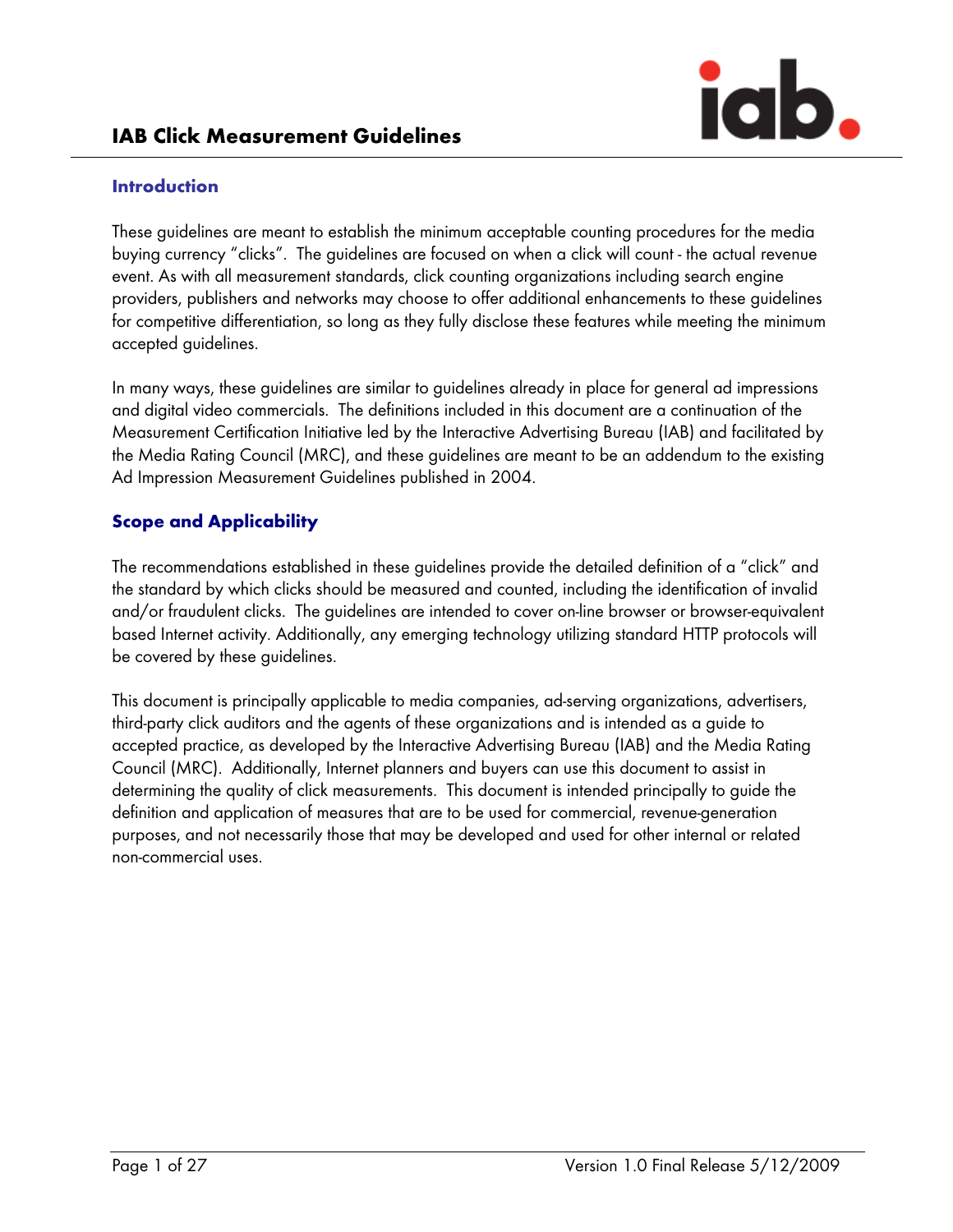

#### Project Participants

- Advertising.com AMC Group Online Media **Services** AOL **Authenticlick** Business.com Click Forensics CBS Interactive Compete, Inc. Cox Newspapers, Inc. Deloitte & Touche, LLP Didit Disney Interactive Media Group
- Dotomi DoubleClick, Inc. Ernst & Young LLP Eyeblaster Fair Isaac Corporation Fidelity Assets FOX Interactive Media Google, Inc. Idearc Media Corp.'s SuperPages.com ImServices Group Kontera Technologies, Inc. LookSmart Marchex

Microsoft Advertising MIVA Media **Omniture** PricewaterhouseCoopers LLP Pulse 360 Revenue Science Scripps Network Seevast SEMPO United Online Advertising **Network** ValueClick Media WebTrends Yahoo!, Inc.

### **Contents**

- 1. Click Measurement Definitions
	- 1.1. Click Origination
	- 1.2. Click Through and In-Unit Click
- 2. Click-Referral Cycle
	- 2.1. Initiated Click (HTTP Get)
	- 2.2. Measured Click (HTTP Re-Direct)
	- 2.3. Received Click (HTTP Get)
	- 2.4. Resolved Click (HTTP 200 OK)
- 3. Valid Click
- 4. Invalid Clicks and Invalid Clicks Arising from Click Fraud
- 5. Other Definitions
- 6. Filtration Procedures
	- 6.1. Control Analyses for Invalid Clicks
	- 6.2. Filtration of General Activity
- 7. Auditing Guidelines
	- 7.1. General Auditing
	- 7.2. US Certification
- 8. General Reporting Parameters
- 9. Description of Methodology (DOM)
- Appendix A. Click Process Schematics
- Appendix B. Sample DOM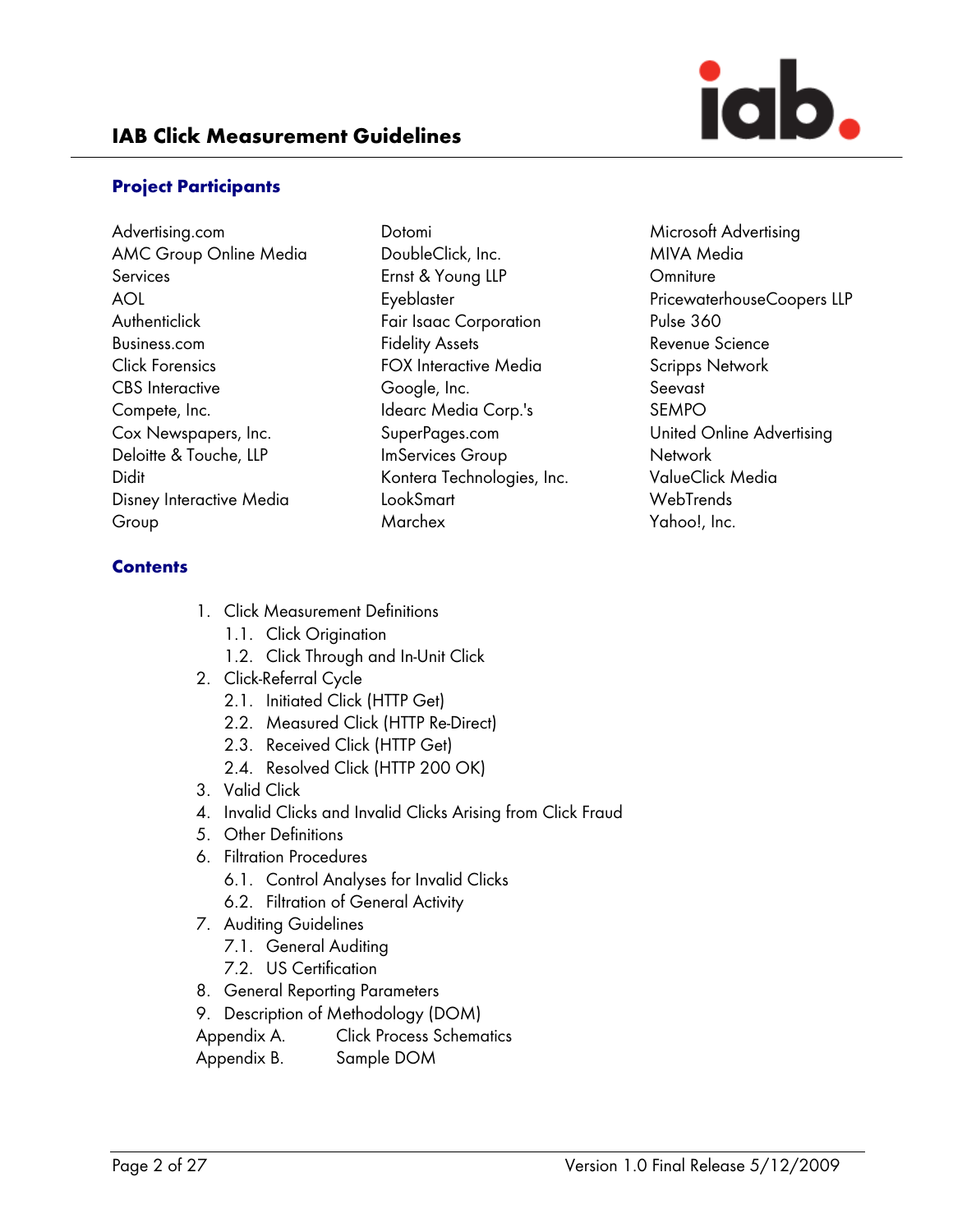## 1. Click Measurement Definitions

## 1.1. Click Origination

Ad impressions or search transactions (herein referred to as Advertisements) relevant to the Click Measurement Guidelines contain clickable content. In concept, the four click-referralcycle components described below are initiated after an Ad Impression (for an advertising click) or search transaction (for a search or on-line shopping click) has taken place.

In addition, if user activity surrounding (but not on) the Advertisement leads to initiation of a click transaction, the specific parameters surrounding these requirements (i.e., number of pixels outside the ad image, etc.) should be disclosed to the advertiser for consideration prior to initiating the campaign.

Finally, beyond the click filtration and other controls described herein, if the click measurement organization has high confidence to believe that a click transaction did not originate with a legitimate Ad Impression or Search Transaction, this click should be excluded from valid counts downstream. Therefore, Ad Impressions not meeting quality standards (e.g., that were removed as a result of HTTP invalid user agents, robot and spider filtration) should have click activity that is directly identified as originating from non-human agents also removed insofar as possible by the click measurement organization, although this requirement does not need to apply to filtration used for internal purposes such as predicting click-through rates. (See the IAB Ad Impression Guidelines at www.iab.net for further detail on the filtration of ad impression transactions)

## 1.2. Click, Click-Through and In-Unit Click

**1.2.1.** *"Click" or "Click-Through"* - The measurement of a user-initiated action on an ad element (Advertisement), usually causing an HTTP 302 redirect to another web location, thereby transferring the user from a Publisher site to an Advertiser site. Additionally, Internet-based search activity or shopping activity can lead to clickthrough transactions on search results or other content sites that display Ad Impressions, which similarly can result in redirects to other web locations, such as an Advertiser site.

These measurements should be filtered for click counting purposes for robotic activity and invalid click activity in accordance with the provisions of this guideline.

**1.2.2.** "In-Unit Click" - These also represent measurement of user-initiated actions on Advertisements but, in contrast to a "click" or "click-through", an in-unit click does not lead to a redirect from the publisher and may result in server log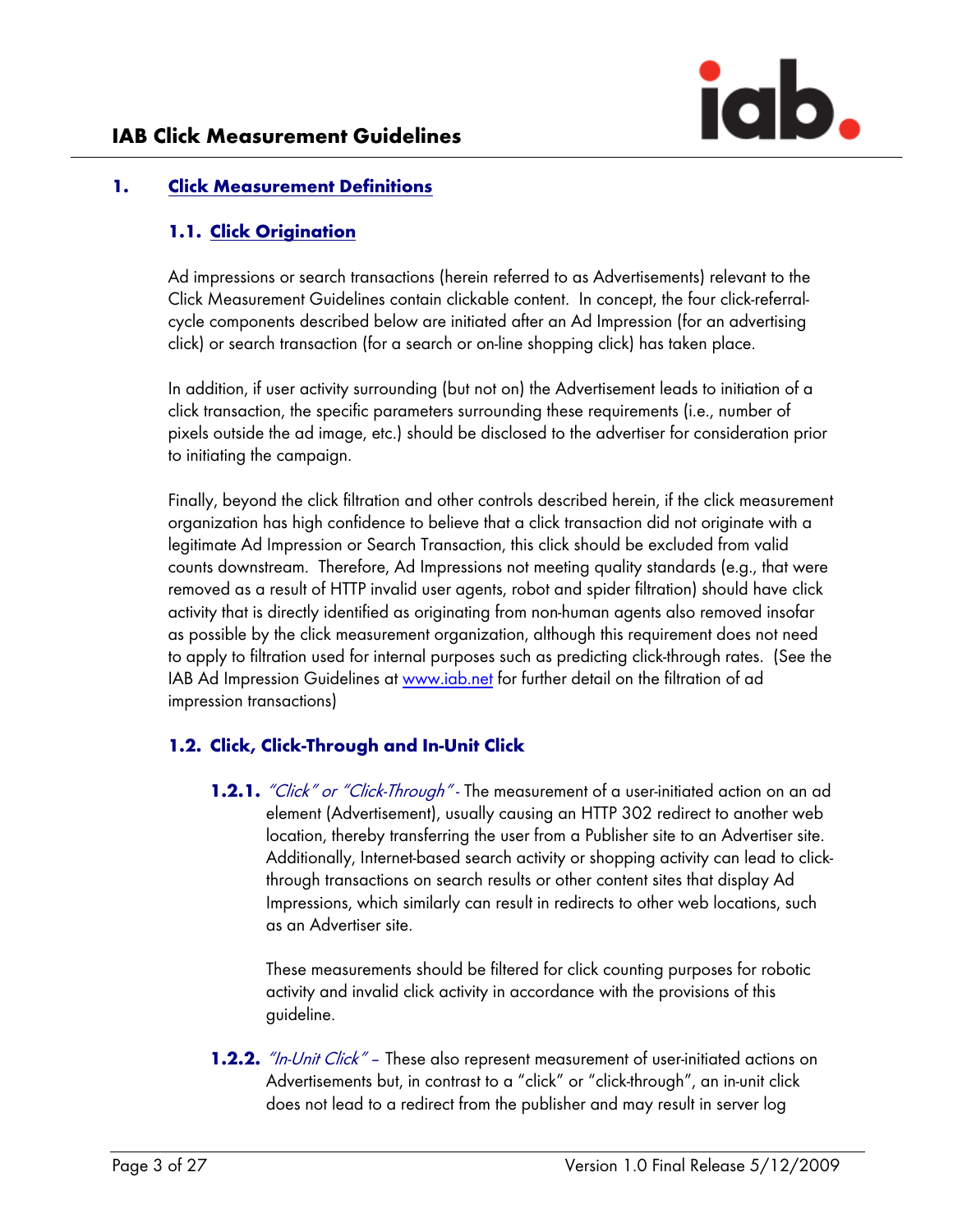events. These are generally measured using 302 redirects, but they do not include a re-direct to another web location. (see Appendix A, Fig. 3)

## 2. Click-Referral Cycle

Before reviewing the sections on click measurement and filtration of invalid clicks, it is important to become familiar with the lifecycle of any click, which can be referred to as the Click-Referral Cycle.

Four stages comprise a Click-Referral Cycle:

- 2.1. Initiated Click When a user is served and interacts with an Advertisement or search result, including impression content or other descriptive information. In concept, prior to an initiated click, the user is served either (1) an Advertisement consisting of an Ad Impression, or (2) search results consisting of descriptive information (most frequently an HTTP GET to Publisher's or Publisher's Agent's server) following a Search Transaction.
- **2.2.** Measured Click Following an Initiated Click additional information is sent to an Advertiser or Advertiser Agent's site or to the user on the Publisher's site. At this stage, the Publisher or Publisher's Agent may count the Click for reporting purposes (for example, a successfully sent HTTP 302 re-direct from a Publisher or Publisher's Agent or a received HTTP GET from a user's browser as a result of an initiated click), subject to the click filtration controls described below.
- **2.3.** Received Click When a Measured Click reaches an Advertiser's site and is measured by an Advertiser or an Advertiser's Agent (most frequently an HTTP GET). (see Appendix A, Figs. 1a and 1b)

Note: Within certain search or shopping transactions a Publisher may acquire Advertiser content and maintain this content for presentation to the user, which is essentially a form of content caching. If clicks are initially directed to this content hosted on the Publisher site rather than the Advertiser's content directly, no Received Click occurs. The Publisher uses other means, and in some cases alternative measurement metrics, to communicate this activity to the advertiser for payment. Additionally, in these situations Resolved Clicks as described below may not occur, until the user's actions execute further redirects.

**2.4.** Resolved Click - When a Received Click launches an Advertiser destination web page or other web page intended to provide the Advertiser with a commercial interaction with the user (for example, a lead referral form hosted by the publisher on behalf of the advertiser). The final destination may also be an FTP or HTTP download (most frequently an HTTP 200).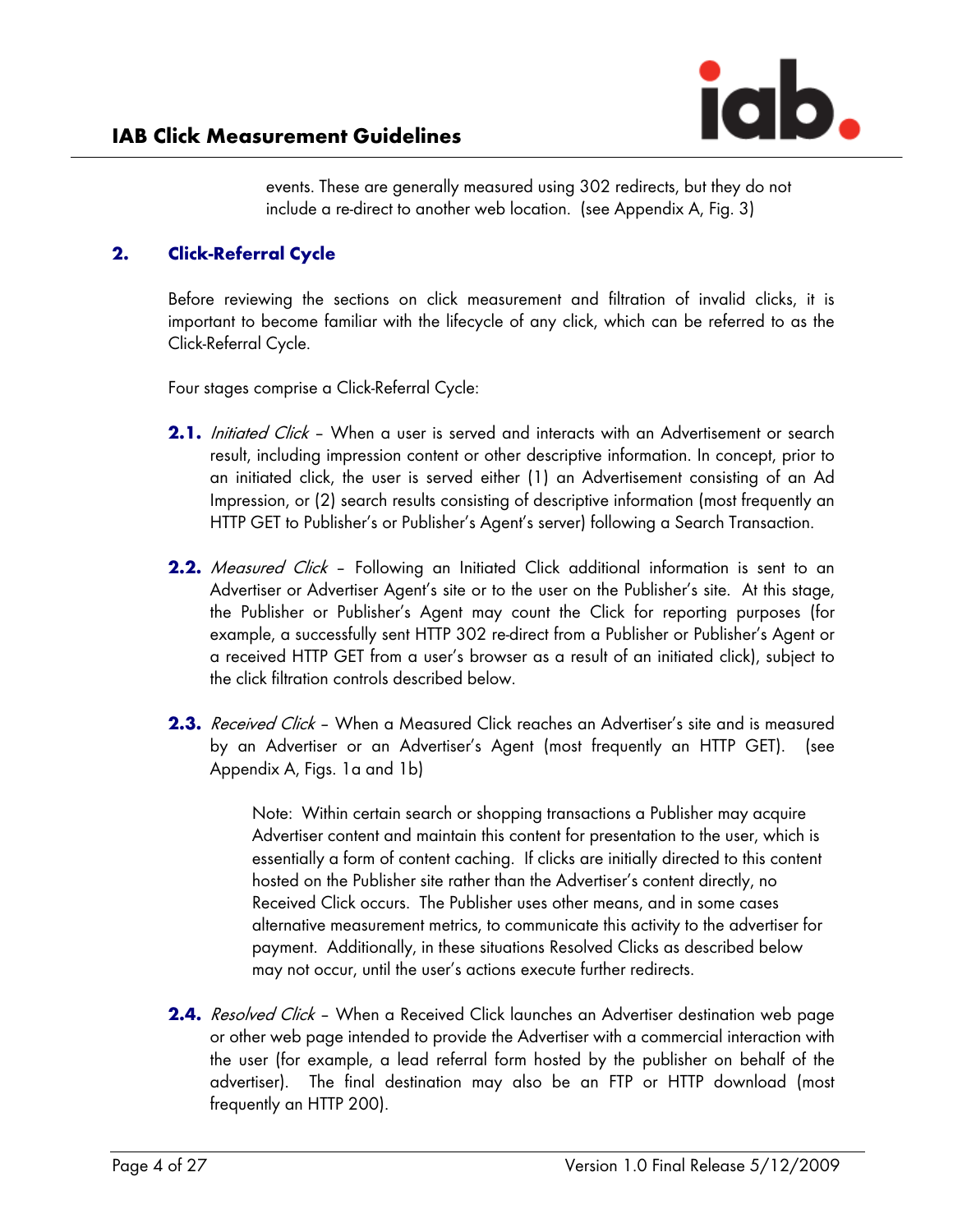Note: When an Advertiser's Agent is independently measuring click activity, the Received Click may be subject to an additional 302 redirect from the agent's adserver to the Advertiser's Agent's destination web server where the Resolved Click is recorded. (see Appendix A, Fig.2)

Any of the above activity can be measured by recording/logging redirects, tracking pixels, javascript or through the use of FTP and download information. The above click referral cycle components are meant to include the major milestones in the click transaction; this is not necessarily an all inclusive list of transaction components for all click processing methods.

### **Notes**

- Clicks are not equivalent to web-site referrals measured at the destination site. As a result, even if an organization complies with the guidelines specified herein, there may still be measurement differences between originating-server measurement (Measured Clicks) and the destination site measurement (Received Clicks). The use of 302 redirects helps to mitigate this difference because of their easy and objective quantification; however, differences will remain from measurements taken at the destination site because of various issues such as latency, user aborts, 404 errors, etc. In general, pre-filtration Measured Clicks should always be equal to or higher than Received Clicks.
- A large number of redirects in a particular click transaction stream (after the point of measurement and before the advertiser-site landing) may lead to counting differences, although this may be mitigated if all parties in the transaction stream only measure upon the user's browser being served the ad or search result and the user interacting with the ad or search result. The impact of the number of redirects on measurement accuracy is being studied and may be the subject of future projects and guidelines.
- While most publishers and some third-party ad servers currently utilize a "pass through" method for click tracking, which typically involves the use of a series of 302 redirects to move the browser to other entities in the click chain, an "out of band" method may allow for an enhanced level of security over the possibility of phishing and/or click hijacking. An out of band approach uses client scripting and absolute URLs instead of 302 redirects, and thus allows publishers and third-party networks to track clicks without giving redirection power to anyone but the entity responsible for redirecting the user's browser to the advertiser landing page.
- Additionally, this guideline does not cover measurement specifics of post-click activity (post Resolved Click) or conversion activities, but this activity may be a subject of future phases of this project.
- Prefetch requests should not be counted as clicks, until subsequent user-initiated action occurs on the ad element, similar to the requirements for a non-prefetch click described above.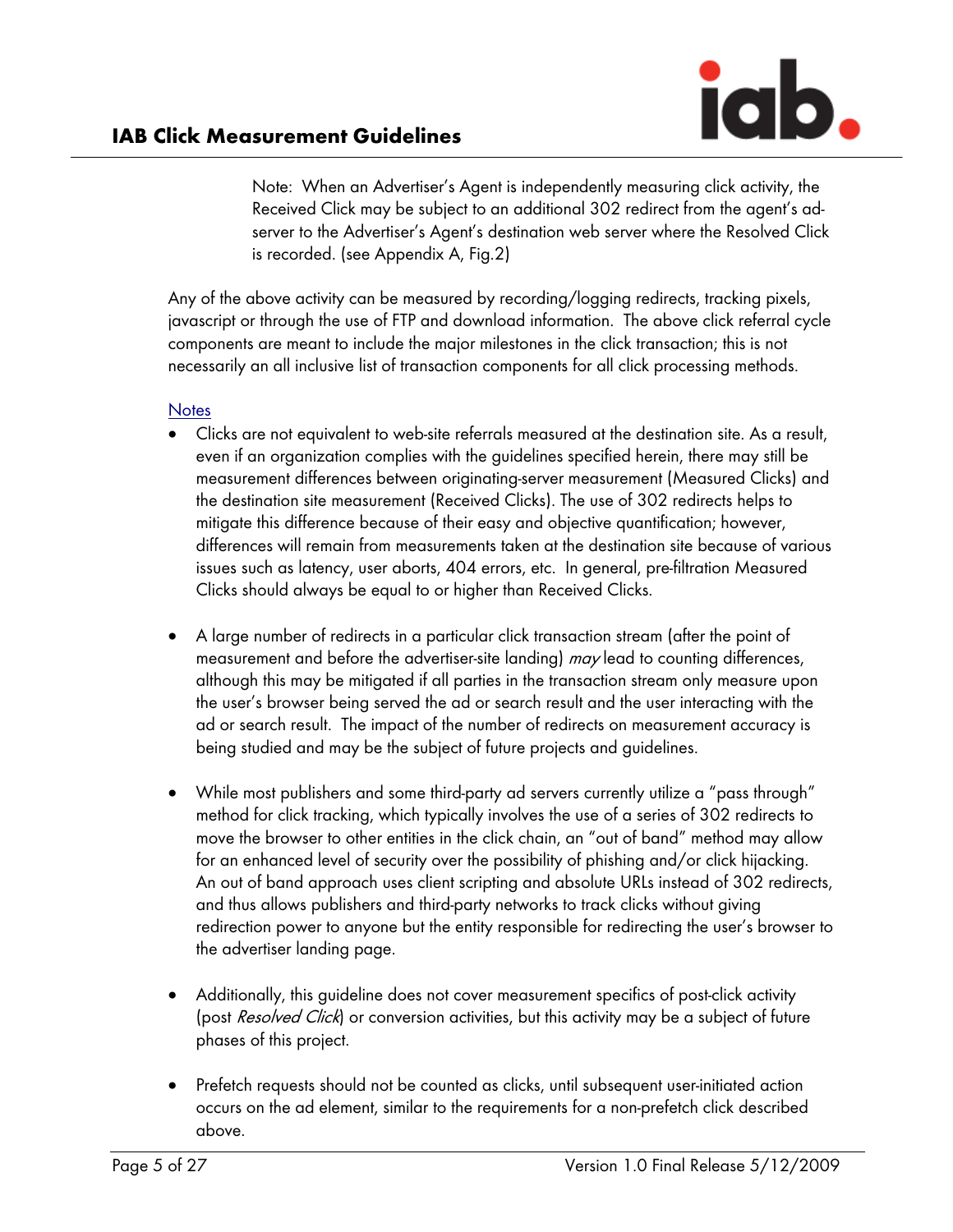

#### Rules for Other Forms of Counting:

- If image-based tracking or javascript is used for counting clicks then disclosure of methods used and the limitations of these methods should be prominently made to users of the associated click count data.
- For in-unit clicks prominent disclosure of counting methods used should be made because all counting processes are maintained by one measuring organization.

### 3. Valid Click

Basic Measurement Methodology & Requirements:

- A Click may be considered valid only when either of the following two counting methods are used:
	- (a) One-Click-Per-Impression Method: The Click on a unique ad impression (ad creative) or individual search result has not already been counted for the session.

#### OR

- (b) **Multiple-Click-Per-Impression Method:** The time between the Click and the previous Click on the ad impression (ad creative) or search-result content is greater than an amount called the repeat-click-refractory-period, which is specified by the Publisher or the Publisher's Agent. The purpose of this rule is to prevent navigational mistakes (for example, unintended multiple clicking by the user) from causing inappropriate counting. This method allows for multiple clicks per impression and, therefore, click-through rates greater than 100%. If this method is used, the measurement organization should also establish counting rules for qualification of multiple clicks from the same user within a prescribed time threshold.
- In addition to one of the methods described above, two further requirements must also be met:
	- 1. The time between the ad impression (or search result) and the Click is less than an amount called the impression-staleness-window, which is specified by the Publisher and/or Ad-Server. Because it is possible that both the Publisher and Ad-Server use their own window and that these windows can be different, consistency and/or communication of this information is encouraged.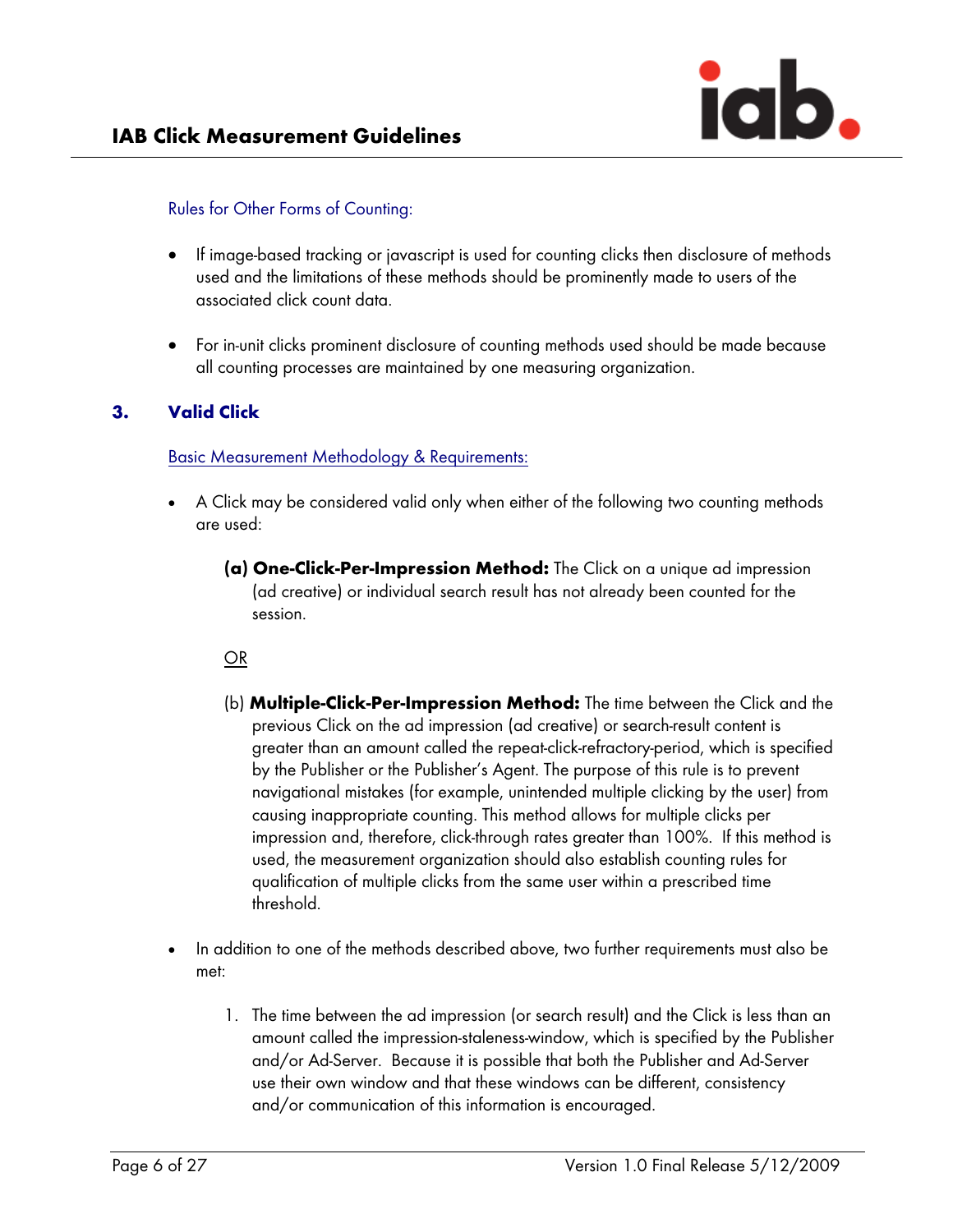### AND

2. A Click on Advertiser content or the search result has been *Initiated*, the Click has been *Re-directed* to the Advertiser's Web Content and the Click has undergone General and Invalid Click Filtration steps as defined in the remainder of this document. Note that this does not require the Re-directed Click (herein referred to as a Measured Click) to have been converted to a Resolved Click – this is because the availability of the advertiser's web content cannot be definitively established when measurement of a Measured Click takes place.

Employing the above techniques, for example tracking an impression-staleness-window, requires some form of "session" assumptions by the click measurement organization and other parties to the click transaction. See "Other Definitions" section for further guidance.

While the technique used to measure the click transaction should be disclosed, the detailed parameters associated with the impression staleness window and the refractory period should be maintained as confidential to ensure the integrity of the measurement process. However, these parameters should be made available to an Advertiser or Advertiser's agent if necessary to resolve a material reconciliation matter as long as confidentiality is protected.

If the measurement organization does not have knowledge of the underlying ad impression transaction, the impression staleness window described above will not apply.

### Other Metrics:

- Publishers are encouraged to pre-establish other volume-based click metrics in addition to the above requirements. For example: a Maximum Level of Clicks per User, insofar as identifiable, on a given ad creative within a fixed time period. If they are instituted, these metrics should be subject to auditor review.
- Certain click assessment procedures lead to click-scoring or estimated likelihoods of clickvalidity; these assessments are generally based on the facts and circumstances surrounding the click activity. Disclosure of this technique should follow similar rules as other measurement methods described herein.

### Transaction Records:

Data associated with click transaction records should be maintained in a manner consistent with the requirements of the IAB Ad Impression Guidelines (and inclusive of click specific-data) including, insofar as commercially reasonable, transactions facilitated or fulfilled by Agents of the Measurement Organization downstream. These records are an important part of enabling appropriate filtration procedures as described below and should be retained in a manner that can be accessed by the Measurement Organization to validate/filter click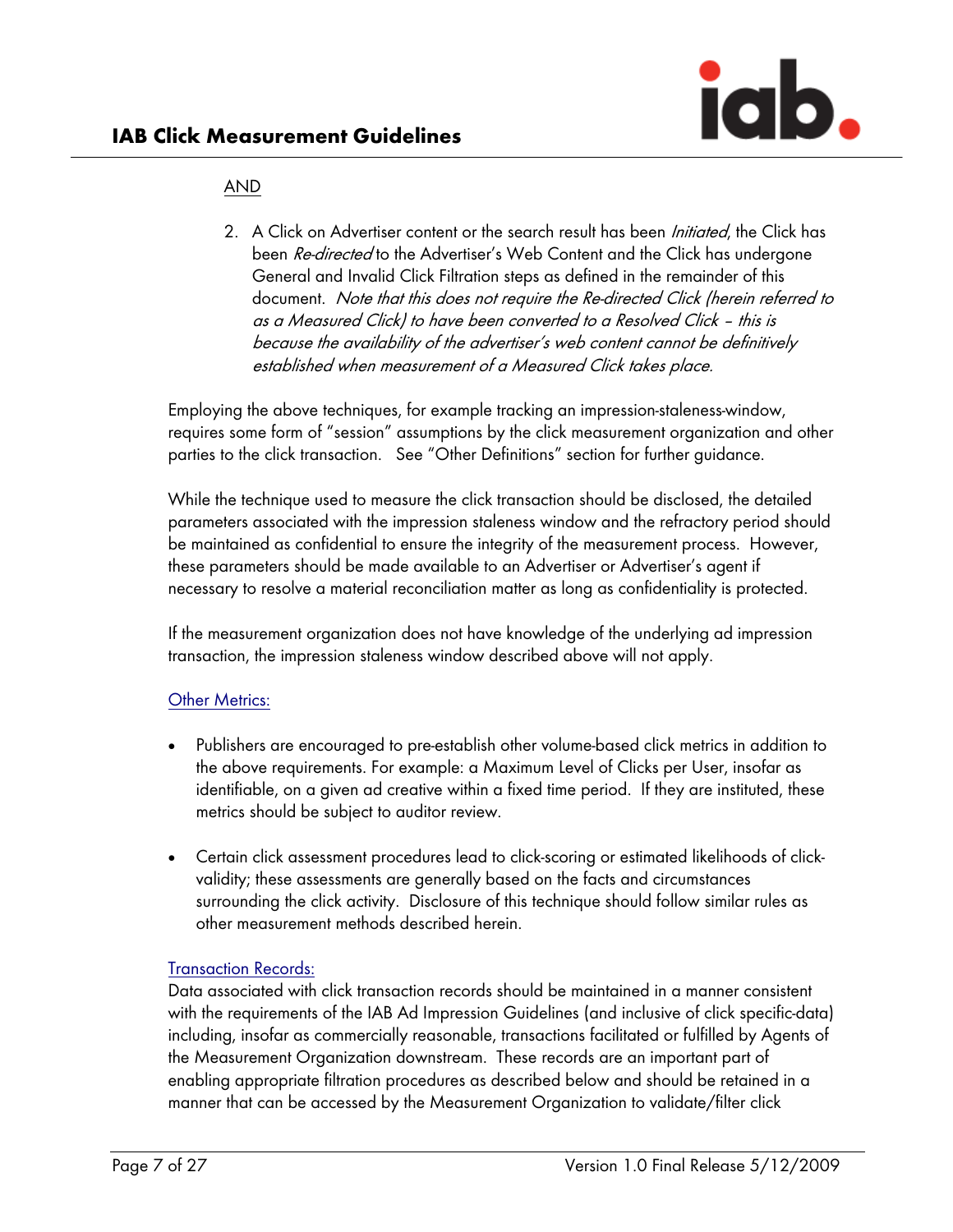

activity. Ad Impression definitions and measurement techniques were previously defined in the IAB Ad Impression measurement guidelines.

### Unique Click Identifiers:

To foster consistency in Click measurement and among all the parties in the Click transaction stream, the development of periodic and detailed reporting using a unique click identifier, a unique numeric or alphanumeric string associated with the click, is encouraged (although not required at this time). This unique identifier is intended to assist in investigation or auditing of clicks, and is not necessarily intended for use beyond these internal purposes. In addition, the unique identifier can be available for a limited period of time (for example, 90 days) to enable re-use (If re-use is employed, the entity should consider retaining other data associated with the click such as date/time of click, IP address, campaign identifier, etc.). The unique identifier could assist on an as-needed basis for reconciliation processes as long as confidentiality is protected, however; because of the need to protect click filtration processes from reverse-engineering, click measurement organizations are not required or expected to disclose the filtration status (validity) of individual click records.

When analysis is performed on click data residing outside the click referral cycle transaction stream to approximate click counts, for example on a third-party log file, there should be a mechanism to agree actual transaction stream click data to the external click data. Without the existence of such a mechanism, such analyses are likely to be meaningless and should not be performed.

## 4. Invalid Clicks and Invalid Clicks Arising from Suspected Click Fraud

Invalid Clicks can arise from numerous situations based on internal quality guidelines of either or both the Publisher or Publisher's Agent. Additionally, the Advertiser or Advertiser's Agent can make assessments of Click validity and bring these assessments to the attention of the Publisher or Publisher's Agent. In general, Click activity determined to be invalid as noted below should be removed from counts to arrive at valid click activity.

• Invalid Clicks arising from suspected "click fraud" are a sub-component of Invalid Clicks and originate from a user, program or automated agent (e.g., Internet robot or spider) that accesses a URL for the purpose of manipulating click measurement activity or click-based advertising payments, having no intention of legitimately browsing site content, making a purchase or performing any other type of legitimate conversion action. Suspected click fraud can arise from both human-initiated and application-initiated automated activity; also, suspected click fraud can arise from invalid Ad Impression activity.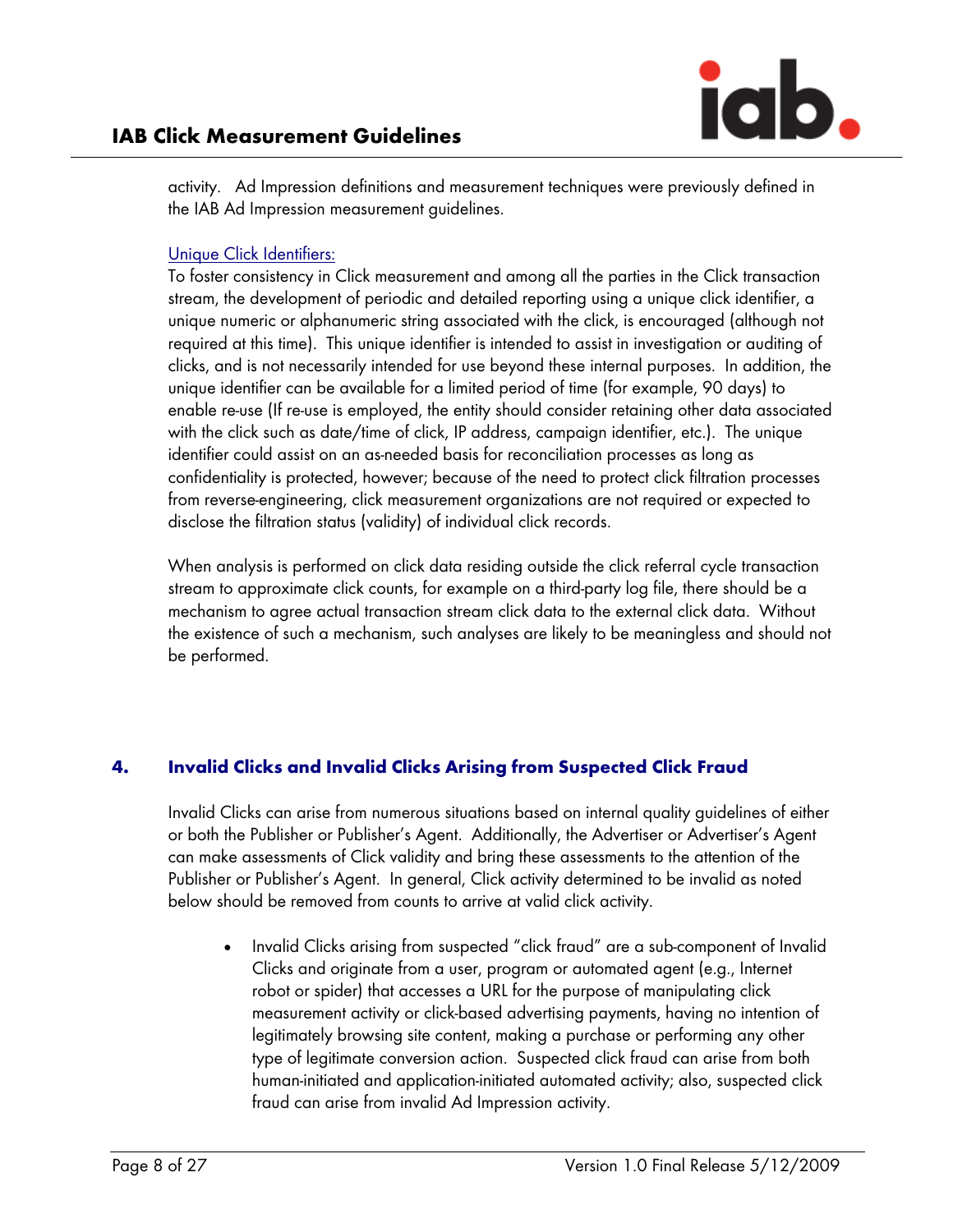

#### Filtration of Invalid Clicks - Overview:

(For further guidance, see "Filtration Procedures" below) Invalid Clicks arising from suspected click fraud as well as other types of invalid clicks (clicks not meeting quality or data completeness requirements, etc.) should be filtered from legitimate, user-originating click activity through click-control analyses. Because true user intent and all conditions surrounding user activity can rarely be known by the Publisher, Advertiser or their respective Agents, it is unlikely that all Invalid Clicks Arising from Click Fraud are knowable or discoverable.

### 5. Other Definitions

- 1) Advertisement A paid announcement or search transaction, as for example used with goods for sale or calling attention of the public to a marketing or branding message for the promotion of a product or service.
- 2) Advertiser An organization, entity or individual that markets a product, service or branding message through the placement of Advertisements.
- 3) Advertiser Agent Organizations engaged/employed by an Advertiser to facilitate the click measurement process and/or auditing of click measurements.
- 4) Ad Impression An ad impression takes place when a user requests ad content from a publisher or ad-server. This request should meet conditions for measurement specified in the IAB Guidelines for Ad Impressions, although the responsibility for ad-impression measurement does not necessarily reside with or is under the control of the same organization measuring the click activity.
- 5) Bot-Net A group of automated agents generating invalid clicks using programmed techniques to simulate random-appearing human activity. Bot-Nets generate a form of click fraud. This type of activity may be very difficult to detect through standard filtration techniques, i.e., they may require very advanced data analyses for detection. Certain click fraud agents, including automated agents, avoid outlier activity; therefore outlier analysis is generally insufficient to detect these sophisticated actors.
- 6) Click Fraud –As used herein, Click Fraud means a sub-component of Invalid Clicks, originating from a user, program or automated agent (e.g., Internet robot or spider) that accesses a URL for the purpose of manipulating click measurement activity or click-based advertising payments, having no intention of legitimately browsing site content, making a purchase or performing any other type of legitimate conversion action. Click Fraud also includes situations where a user is unwillingly, or tricked into, accessing information(for example, user "virus" infected activity, or auto-clicking functions).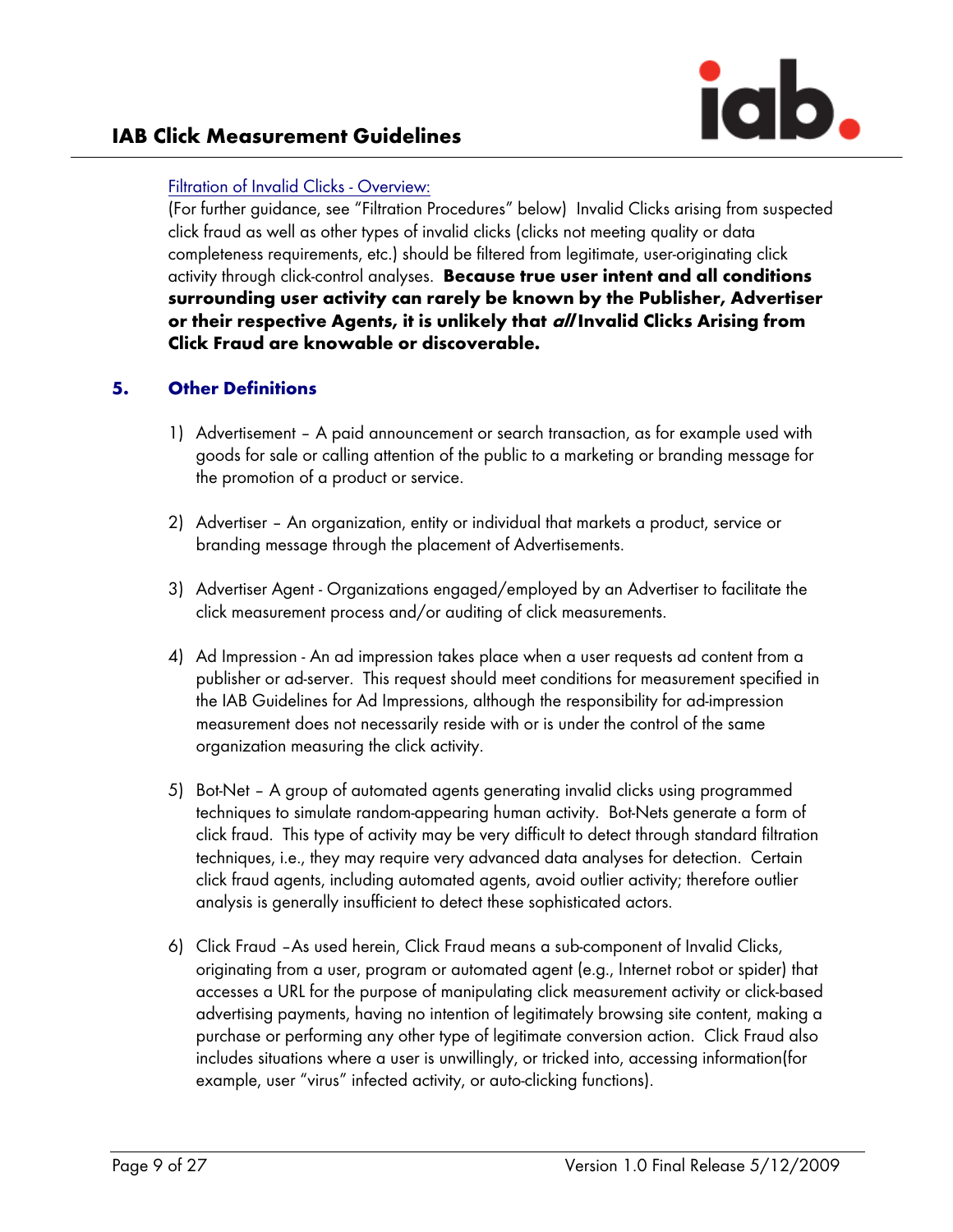As used in this Guideline, Click Fraud is not intended to represent "Fraud" as defined in various laws, statutes and ordinances or as conventionally used in U.S. Court or other legal proceedings, but rather a custom definition of "fraud" as associated with click measurement.

- 7) Conversion A change in the activity-status of a browser, or registered user, from an advertising and/or search impression, i.e., the mere viewing of advertising content that leads to that of a *Resolved Click* and post-click activity at an Advertiser's site. Suspected click fraud can include bogus conversion activity which is difficult to detect without certain sophisticated analyses and/or cooperation from advertiser organizations.
- 8) Internal Publisher Clicks Clicks originating from IP addresses assigned to the Publisher.
- 9) Internal Users An identified browser attributable to or belonging to an employee of the measurement organization (a party in the click transaction stream). Generally, significant activity from internal users for purposes other than legitimate advertising viewing or search transactions, for example in testing software or validating creative, is excluded from click counts.
- 10)Prefetch Request A request for and caching of Internet content by an application that occurs prior to, but in anticipation of, the request for the content by a user. Prefetch requests are generally made for the purpose of speeding content access (due to the inadvance caching process) if and when the content is actually requested by the user. A prefetch request does not qualify for measurement as a click until subsequent user interaction with the ad content occurs, as required for a non-prefetch click.
- 11)Proxy Server A computer residing in the click transaction stream (for purposes of this Guideline) that manages data storage or network communication functions acting on behalf of another single browser or server, or multiple browsers or servers. Proxy servers can be authorized to send network communication (i.e., requests, re-directs, etc.) or content and/or substitute for other servers in the click transaction stream.
- 12)Publisher An organization, entity or individual that supplies web content or search content. For impression-based clicks, the Publisher's content is the vehicle for providing the advertising content to the user. For search-based clicks, the Publisher's (a/k/a, the Search Marketer, or Measurement Organization) functionality provides the search results that lead to the click transaction. Each click transaction should have a Publisher (generally the primary payee). In some cases third-party ad-servers can be Publishers or in other cases they can be Agents (a/k/a, Search Marketer's Agent, or Measurement Organization's Agent).
- 13)Publisher Agent Third parties, authorized by the Publisher to facilitate or fulfill user requests, who control certain sections of the transaction stream such as supplying web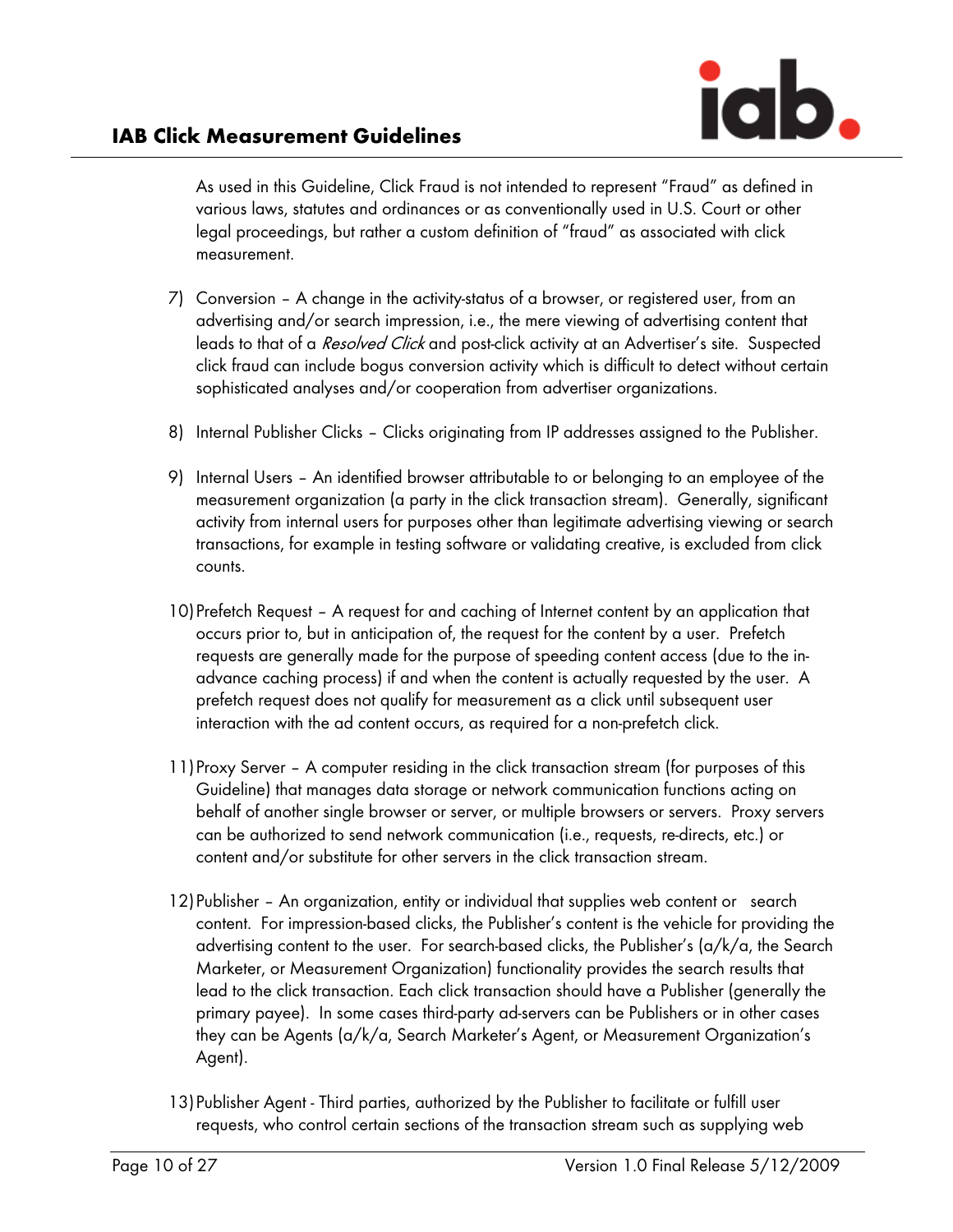content, search content, advertising or referrals to such materials. For the purposes of measurement and click filtration procedures, the Publisher is responsible for the activity of its authorized Agents and is responsible for the material accuracy of the click measurements.

- 14) Search Transaction An internet-based information request that leads to presentation of content links to the User related to the requested informational topic. Users can Click on one or more of these links to initiate and progress through the Click Referral Cycle.
- 15)Session/Visit A single continuous set of activity attributable to a cookied browser (or if registration-based an Internet user) resulting in one or more pulled text and/or graphics downloads from a site without 30 consecutive minutes of inactivity. Establishing a session/visit can involve making assumptions about user activity and is subject to measurement limitations such as dynamic addressing and cookie deletion. The click measurement organization should consider these difficulties when creating rules for determination of sessions/visits.
- 16)User Generally refers to an identified individual browser, e.g., via a cookie. Insofar as commercially reasonable, browsers are filtered from robotic activity to attempt to represent humans interacting on the Internet. For the purposes of this Guideline, click measurement and filtration procedures are generally applied across individual users in the same session/visit, insofar as this can be determined.
- 17)Web Content Topical verbal or image information supplied to users via the Internet. Web content may contain advertisements or other forms of advertising messages.
- 18) "Pass Through" method a method of click tracking that relies on each entity's ability to count the incoming click, then employ a 302-redirect to send the browser to the next entity in a series of click redirects.
- 19) "Out of Band" method a method of click tracking that utilizes client scripting and the use of absolute URLs instead of redirects to send the browser to the destination site. Such methods are generally considered less susceptible to phishing and click hijacking than are "pass through" approaches that rely on a series of redirects that can yield control to other entities in the click chain.

# 6. Filtration Procedures

## 6.1. Control Analyses for Invalid Clicks

**Validation**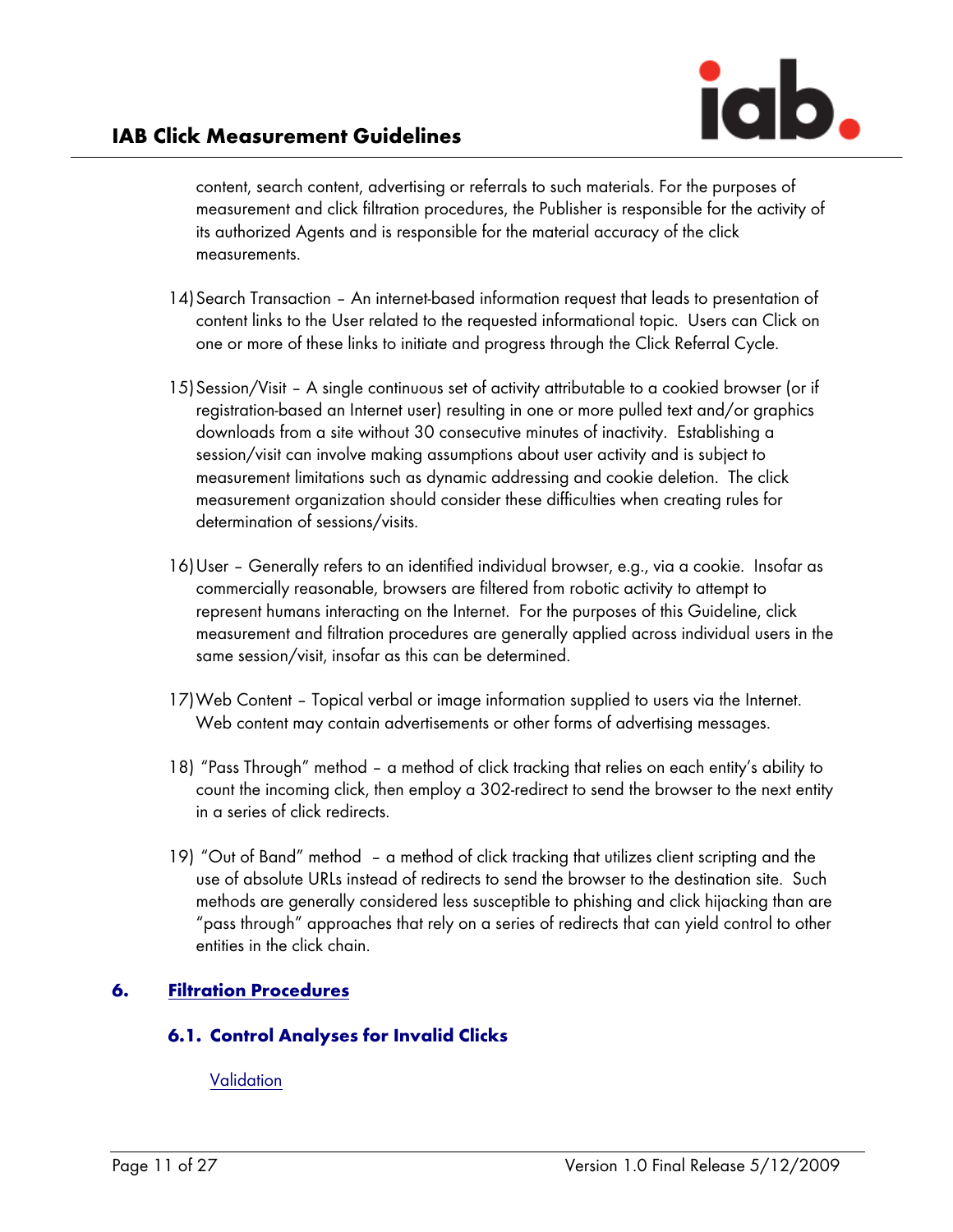

For advertising sales purposes, Publishers should make good faith efforts to filter click activity through control procedures executed internally or by ad-serving organizations that report click activity. These control procedures should be executed periodically and consistently and should contain a combination of detection procedures designed to identify and exclude material invalid click activity. Additionally, Advertisers can make similar assessments based on received clicks using either their internal evaluation procedures or those of other third party agents.

Detection procedures must include all of the following:

- Protocol Validation: the click request has an appropriate type (e.g. GET or POST) and response code (e.g. 300-series)
- Removal of Self-Announced Prefetch Activity: For example, Mozilla based prefetchers should set an X-MOZ HTTP header to a value of "prefetch." Prefetch ad requests should be blocked using a "403 denied" return code, to encourage counting clicks only upon direct user request for the ad and the required ad interaction.
- Removal of Suspected Invalid Click Activity, as follows:
	- o Clicks Originating from IAB/ABCe International Spiders & Robots List (or some equivalent) or Known Invalid Signatures<sup>†</sup>
	- o Clicks from Unknown Browser Types
		- Note: This is not a definitive criteria for excluding clicks; this is an indication requiring commercially reasonable investigation as to whether the click is more likely to be legitimate.
	- o Clicks from Bad Proxy Servers
		- Note: This is not a definitive criteria for excluding clicks; this is an indication requiring investigation as to whether the click is more likely to be legitimate.
	- o Activity-Based Filtration
		- These procedures are directed at identifying automated agents or other simulated human activity which may not be identified through Spiders & Robot List filtration
	- o Internal IP Addresses or Internal Automated Activity
	- o Other Internal Quality Guidelines and Invalid Click Identification Procedures which are established by the Publisher or Publisher's Agent (measured click) and Advertiser or Advertiser's Agent (received click)
		- These "other" unique and proprietary filtration procedures are subject to auditor review, but not public disclosure; the requirement is that these custom procedures represent significant and robust control procedures. Invalid clicks are often difficult

 $\overline{a}$ 

<sup>\*\*</sup> Potential Signatures of Invalid Agents: (1) traffic sources are invalid or (2) missing data or identifiers in logs that suggest possible invalid sources, for example, no IP address or referrer information. These parameters are established at the discretion of the measurement organization.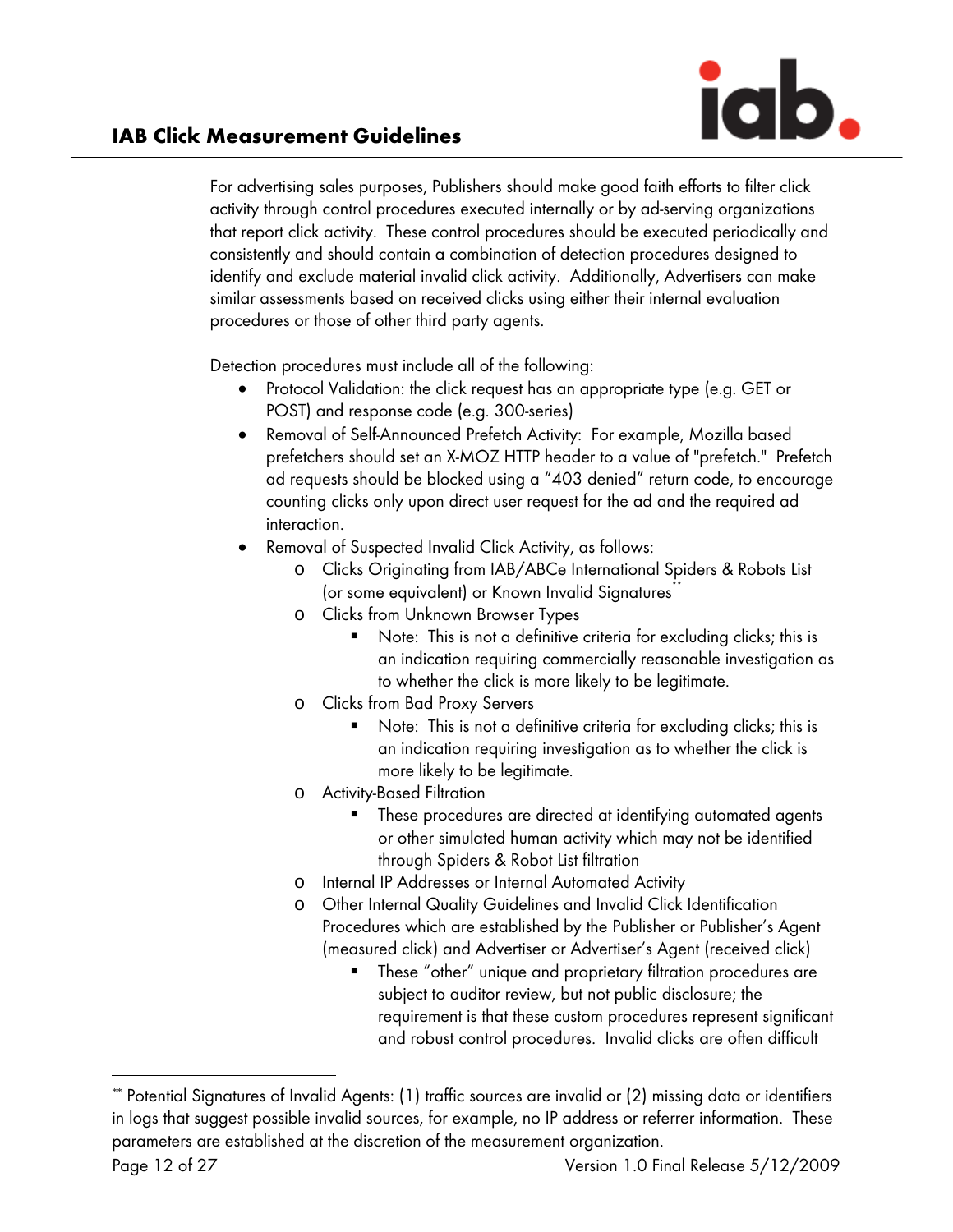

to detect and dynamic, therefore adequate internal control procedures are expected.

#### Notes:

All Filtration Procedures, including "Other Internal Quality Guidelines and Click Fraud Identification Procedures," must be subject to audit for reasonableness and completeness as part of measurement certification (see "Auditing" section below).

Insofar as commercially reasonable, suspected invalid click sources identified by the Publisher should be tracked for recurring activity (and therefore removal) across all customers and campaigns of that Publisher. The click measurement organization should disclose the parameters under which such adjustments will be made (e.g., types of invalid sources considered, time period available for adjustment and materiality levels) to users in its description of methodology.

### 6.2. Filtration of General Activity

In addition to validity assessments described above, filtration of clicks to remove nonhuman activity is highly critical to more accurate and consistent counting. These filtration guidelines consist of two approaches: 1) Filtration based on specific identification of suspected non-human activity, and 2) Activity-based filtration (sometimes referred to as "pattern analysis"). Publisher and Publisher Agents as well as Advertisers or their Agents, where applicable, should employ both techniques in combination. Further, all parties are encouraged to adopt the strong filtration techniques.

Currently, robotic filtration is not required for Flash-based files or In-Unit Click activity. As automated agents evolve, this exception may need to be re-challenged.

Minimum Requirements - The following explains minimum filtration activity acceptable for compliance with this guideline:

## 6.2.1. Specific Identification Approach

- **6.2.1.1.** Robot Instruction Files Robot Instruction Files should be used.
- 6.2.1.2. Filtration Lists URL, user agent, and client browser information should be used to exclude robots based on exact matches with a combination of two sources (or some equivalent): (1) The IAB/ABCe International Spider & Robots List and (2) IAB/ABCe International Known Browser Type List. In the case of (1), matches are excluded from measurements. For item (2) matches are included in measurements.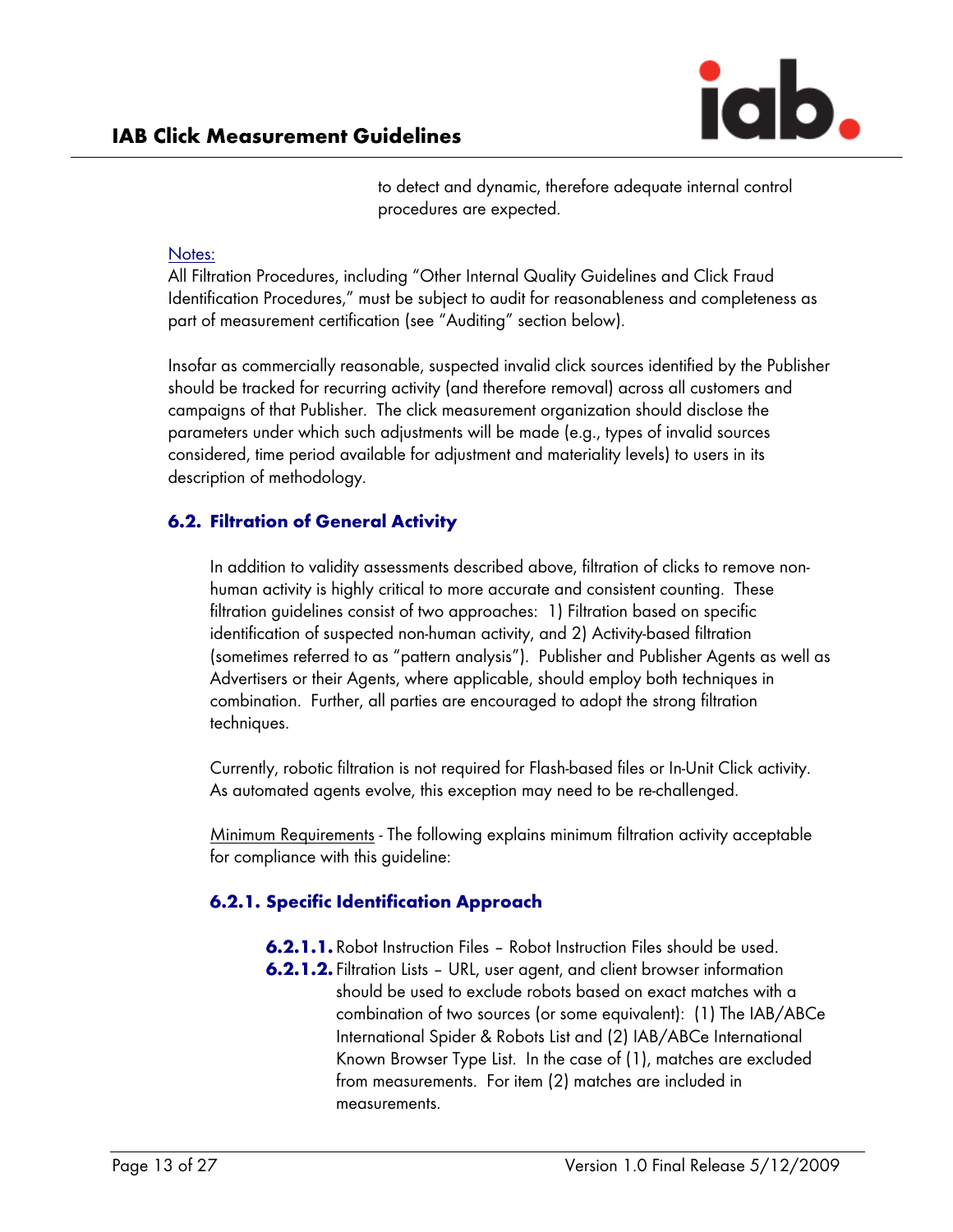Note: Filtration occurring in third party activity audits is sufficient to meet this requirement.

- 6.2.1.3. Publisher "Test" or "Non-Commercial Clicks" or "Click Noise" Internal Publisher clicks measured in the course of Publisher's click advertising business should be excluded from valid click counts. Material robotic or non-human traffic that arises from Publisher sources, for example IT personnel performing testing of web-pages, should be filtered and excluded from counts. A universal or organizational identification string for all internal generated traffic or testing activity is recommended to facilitate assessment, disclosure or removal of this activity as necessary.
- 6.2.1.4.Advertiser "Test" or "Non-Commercial Clicks" Clicks generated in the course of ad-serving or ad-creative testing for non-production creative (once creative is placed onto production web-pages and subject to consumer activity, it is not considered "test"). If material, Clicks generated in the course of the Advertisers testing should also be filtered and excluded from valid click counts. It is the Advertiser's responsibility to communicate material testing or verification traffic to the Publisher (and Ad Network or Ad Exchange, if applicable) on a timely basis so that such traffic can be filtered from the counts prior to reporting.

## 6.2.2. Activity-Based Filtration

In addition to the specific identification technique described above, organizations should use activity-based filtration to help identify new robotsuspected activity and remove suspected invalid activity. Activity-based filtration helps identify likely robot/spider activity in log-file data and invalid click activity through the use of one or more analytical techniques. For example, organizations can analyze log files for:

- Multiple sequential activities a certain number of ads, clicks or pages over a specified time period from one user.
	- o Certain proxy server structures (leading to dynamic addressing, etc.) can increase the difficulty of filtration and other click assessment internal controls – these situations should be considered when structuring click filtration procedures and assessing click counts for validity.
- Outlier activity in certain cases, where very unusual patterns are noted, outlier activity may be filtered and excluded from valid click counts.
- Interaction attributes consistent intervals between clicks or page/click throughs from a user;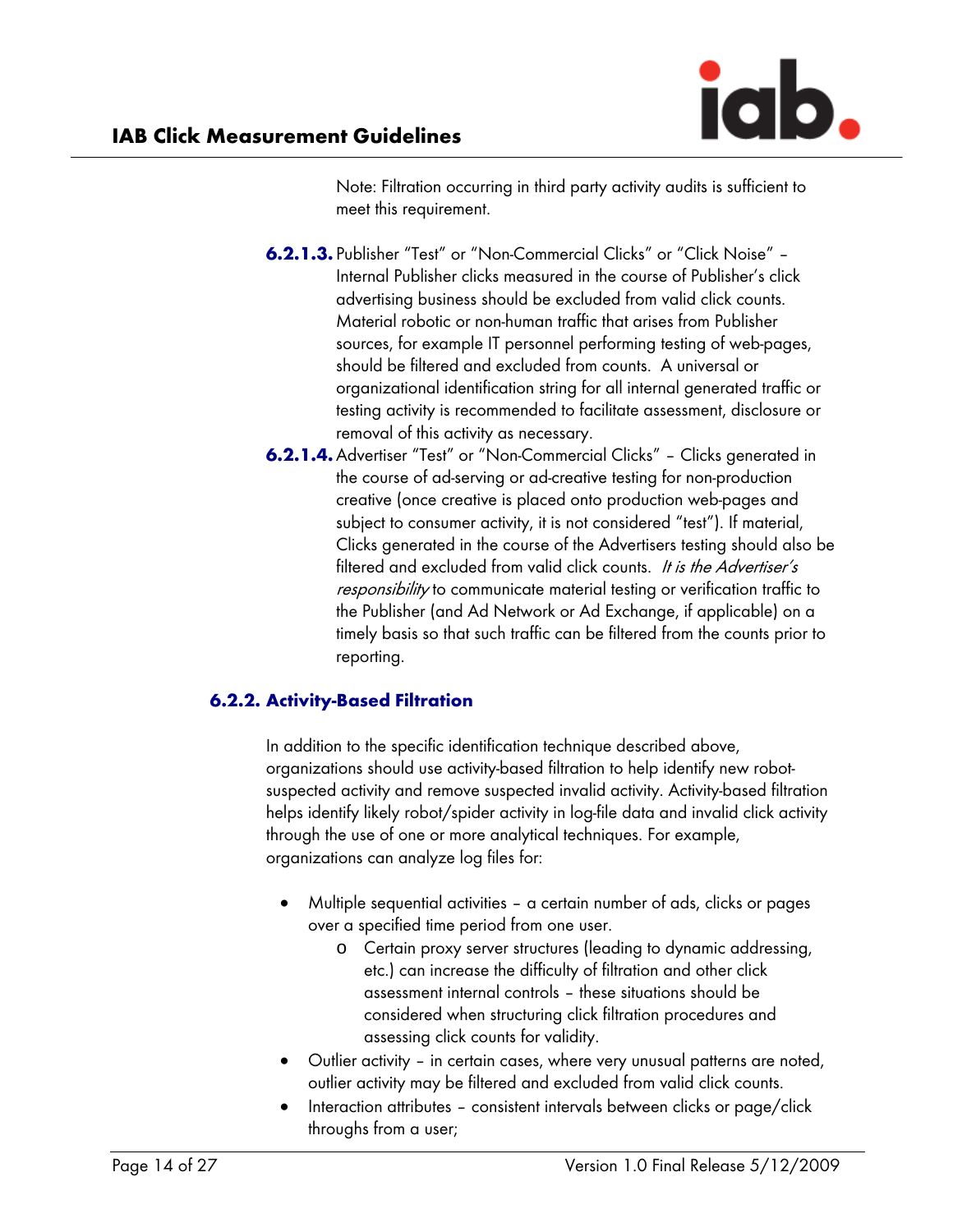• Other suspicious activity.

Measurement organizations should apply all of these techniques, unless in the judgment of the auditor and management (after running the techniques at least once to determine their impact), a specific technique is not necessary for materially accurate reporting. If a sub-set of these techniques is used, this should be re-challenged periodically to assure the appropriateness of the approach. Activity based filtration of clicks must be applied on a periodic basis, encouraged to include every reporting period. In all cases, organizations must have defined procedures surrounding scheduling and procedures for application of this filtering.

The intent of activity-based filtration is to use analytics and judgment to identify possible non-human activity for deletion (filtration) while not discarding potential, significant real visitor activity. Activity-based filtration is critical to provide an on-going "detective" or internal control for identifying new types or sources of non-human activity.

Publishers and Publisher Agents (and Advertiser or their Agents if applicable) should periodically monitor pattern analysis decision rule(s) to assure measurements are protected from robot/spider inflationary activity with a minimal amount of lost real visitor activity.

Note: Activity-based filtration occurring in third party activity audits is sufficient to meet this requirement, assuming it is performed with sufficient frequency.

### Disclosure of Filtration Methodologies

Media companies and ad serving organizations should disclose their click measurement methodology to advertisers, agencies and other users of the click count data. These disclosures should be sufficient to afford the advertisers, agencies and users a thorough understanding of the click measurement methodology; however, these disclosures should not compromise the necessary security of click filtration systems. (For further guidance, see "Description of Methodology" below.)

### Campaign Reporting

- Publisher-filtered invalid clicks (counts of filtered and removed transactions) should be made available to Advertisers or their Agents. Accordingly, count records maintained by Advertisers or their Agents (Resolved Clicks) should be adjusted accordingly.
- For a fixed period determined by the click measurement organization and significant parties in the click transaction stream (this period is referred to as the "pre-anonymized period"), electronic records of click measurement transactions should be maintained in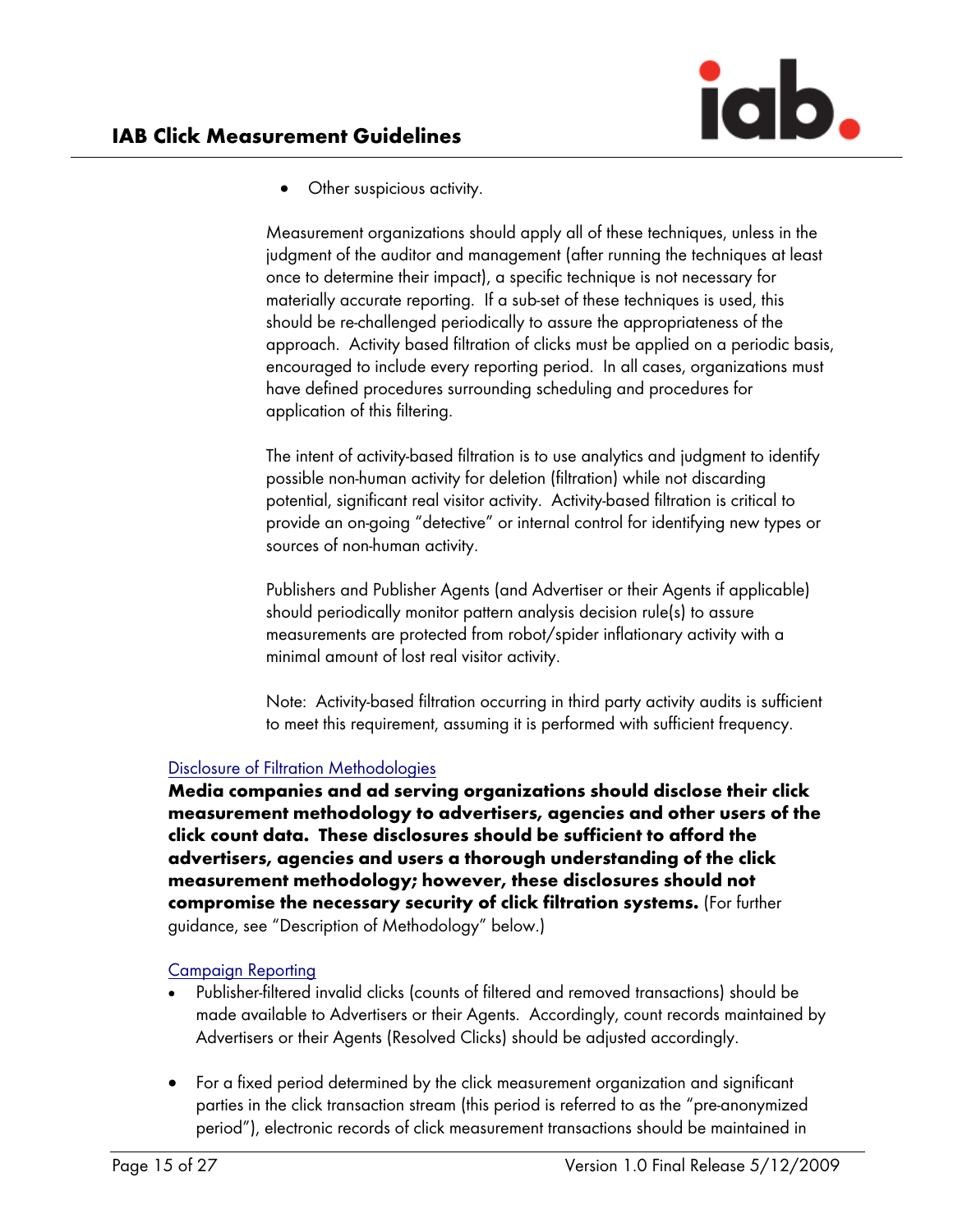sufficient detail to allow for: (1) supporting that the transaction actually occurred, (2) review of a user identifier (in a level of detail that is reasonably sufficient for this purpose), and the ad and advertiser involved, and (3) establishing the unique nature of the click event to ensure non-duplication. After the pre-anonymized period, data can be anonymized to protect from disclosure of personal identification information, recognizing that after this anonymization process the information described above may be difficult or impossible to derive.

Since the accuracy and validity of click transactions (and transaction records) may be subject to testing in an audit process, there should be provision for either: (1) a preanonymized period of sufficient length to allow for adequate development of tests and establishing process validity; or (2) embedded data-capture tools that allow for the predetermined collection of electronic records for this purpose in a secure environment.

- Click measurement organizations are encouraged to maintain click filtration procedures as current as possible and use filtration learning consistently across campaigns in a timely manner.
- Publishers and other click-based marketers should establish procedures to disclose revised valid click counts when significant invalid click activity is detected for the campaign for a commercially reasonable period after the original measurement. The click measurement organization should disclose the parameters under which such revisions will be made and the allowable timing for these revisions in its description of methodology.

# 7. Auditing Guidelines

# 7.1. General Auditing

Third-party independent auditing is encouraged for all ad-serving applications used in the buying and selling process. This auditing is recommended to include both counting methods (including checks of the click counts themselves) and processing/controls as follows:

- 7.1.1. Counting Methods: Independent verification of activity for a defined period. Counting method procedures generally include a basic process review and risk analysis to understand the measurement methods, analytical review, validation of invalid click detection and exclusion procedures, validation of general filtration procedures and measurement recalculations.
	- 7.1.1.1. The valid clicks counted must be less than or equal to the number of measured clicks sent to the Advertiser. If not, notification should occur and corrective action should be taken.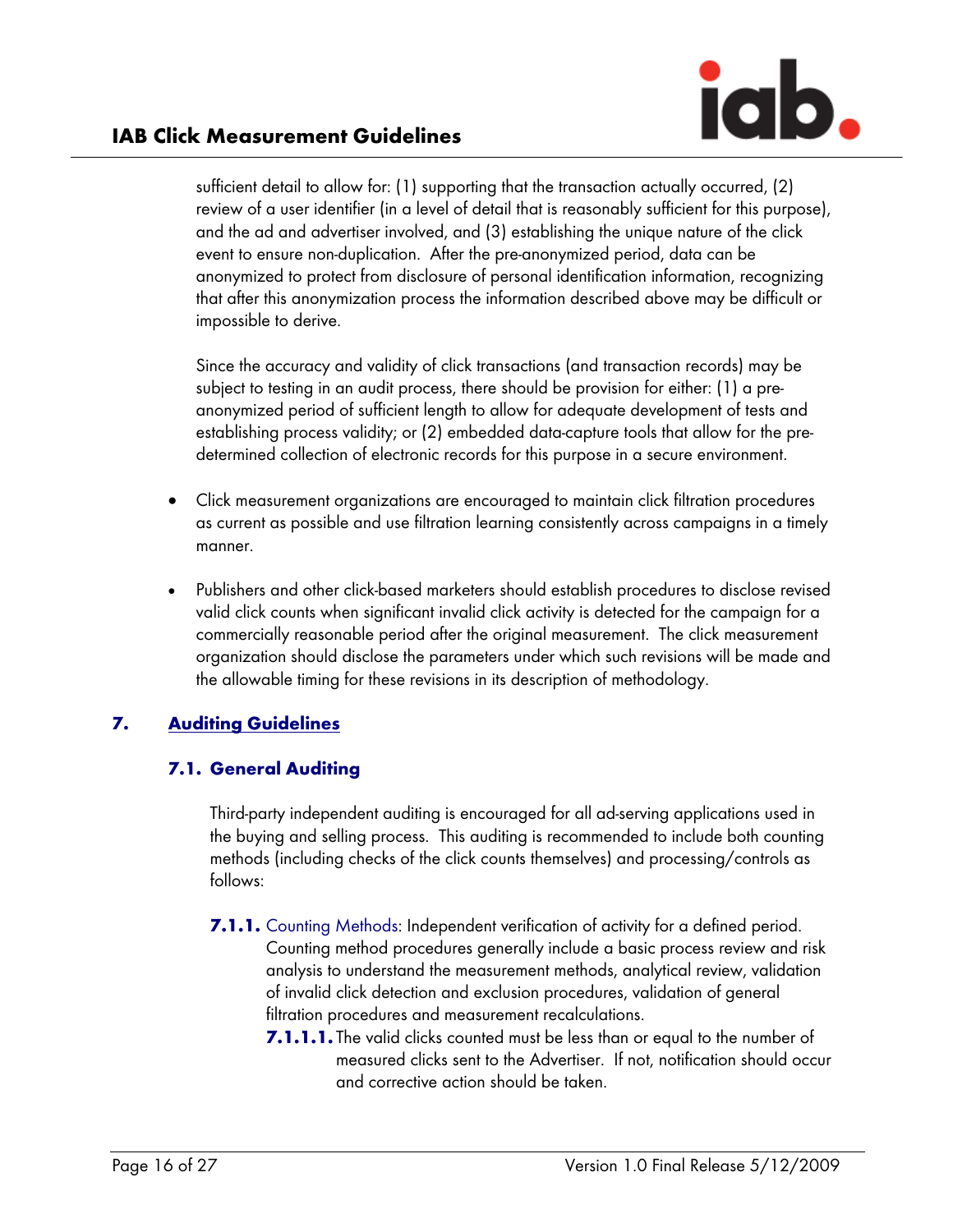

- 7.1.1.2. Organizations are encouraged to perform testing to determine the accuracy of counting and redirect methods used in complex (widely varying) production environments.
- 7.1.2. Processes/Controls: Examination of the internal controls surrounding the ad delivery, recording and measurement process of a click. Process auditing includes examination of the adequacy of ad-server applied invalid click and filtration techniques and searching for time-periods when filtration procedures were not applied.
- 7.1.3. Again, all Filtration Procedures, including "Other Internal Quality Guidelines and Click Fraud Identification Procedures," must be subject to audit for reasonableness and completeness as part of measurement certification.

# 7.2. US Certification

All click-measurement applications used in the buying and selling process are recommended to be certified as compliant with these guidelines. This recommendation is strongly supported by the American Association of Advertising Agencies (AAAA), and other members of the buying community, for consideration of measurements as "currency." There are a number of certifiers and types and levels of certification available to click serving organizations.

## 7.2.1.Special Auditing Guidance for Outsourced Click Measurement **Software**

Click serving organizations that market ad-serving/delivery/measurement software to publishers for use on the publisher's IT infrastructure (i.e., "outsourced") should consider the following additional guidance:

- The standardized ad-serving software should be certified on a one-time basis at the ad-serving organization, and this certification applied to each customer. This centralized certification is required, at minimum, annually.
- Each customer's infrastructure (and any modifications that customer has made to the ad-serving software, if any) should be individually audited to assure continued functioning of the software and the presence of appropriate internal controls. Processes performed in the centralized certification applicable to the outsourced software are generally not reperformed. The assessment of customer internal controls (and modifications made to outsourced software, if any) is also recommended as an annual procedure.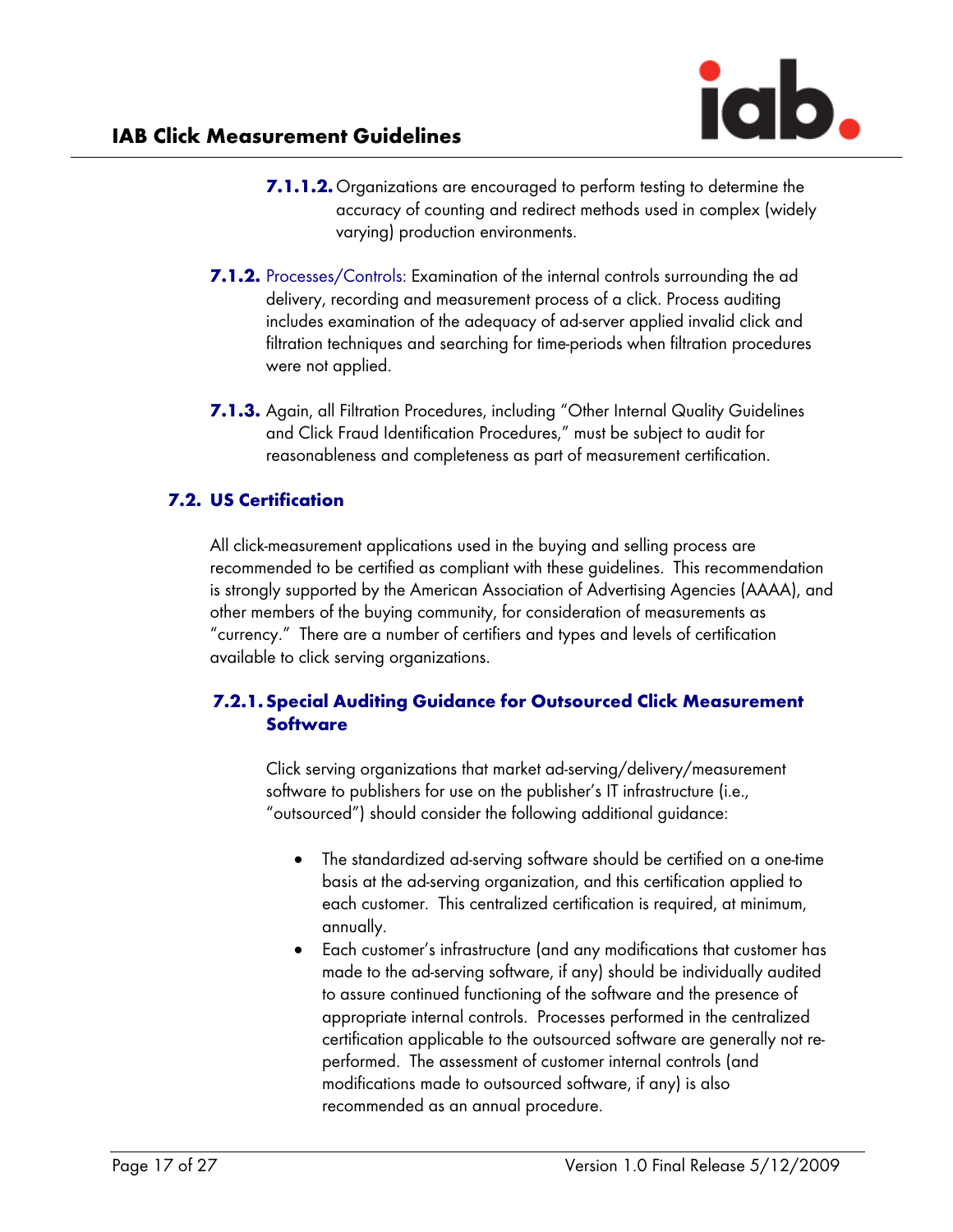

Significant changes to an organization's click measurement methodology necessitate timely re-auditing.

### 7.2.2.Special Auditing Guidance for Advertisers, Agencies or Their **Agents**

**Agencies -** General and Process auditing, as outlined above, is recommended for Agencies who enter or initiate campaigns using their own or outsourced systems or those Agencies that modify or otherwise manipulate measurements from certified Publishers or Publisher Agents. Additionally, agencies often initiate and enter campaign data using their own internal control infrastructure. These functions should be subject to auditor assessment.

Advertisers - The transaction stream for click processing includes activity recordable and analyzable at the Advertiser's web site. Access to this transaction stream means Advertisers can provide valuable and necessary information to assist in invalid click filtration.

**Third-party Auditors** - Third-party Auditors of click measurements (generally Agents of Advertisers) should follow these guidelines insofar as applicable and fully disclose, insofar as commercially reasonable, their processes to Advertiser customers and applicable Publishers. Additionally, a periodic (annual) Industry oversight certification audit of third-party auditors is encouraged, similar to the measurement certification of Publisher organizations.

#### 8. General Reporting Parameters

Click Measurement reporting should be consistent with the parameters set forth in Section 5 of the Interactive Audience Measurement and Advertising Campaign Reporting and Audit Guidelines (US Version), June 2004. In order to provide for more standardization in Click Measurement reporting, the following general reporting parameters are recommended:

- Day Daily reporting of 12:00 AM (midnight) to 12:00 AM plus additional daily reporting, at Publisher's discretion;
- Time Zone Time zone used should be disclosed on the Click Measurement report;
- Week At Publisher's discretion, Weekly reporting of Monday thru Sunday may be provided; this includes Weekparts: M-F, M-Sun, Sat, Sun, Sat-Sun;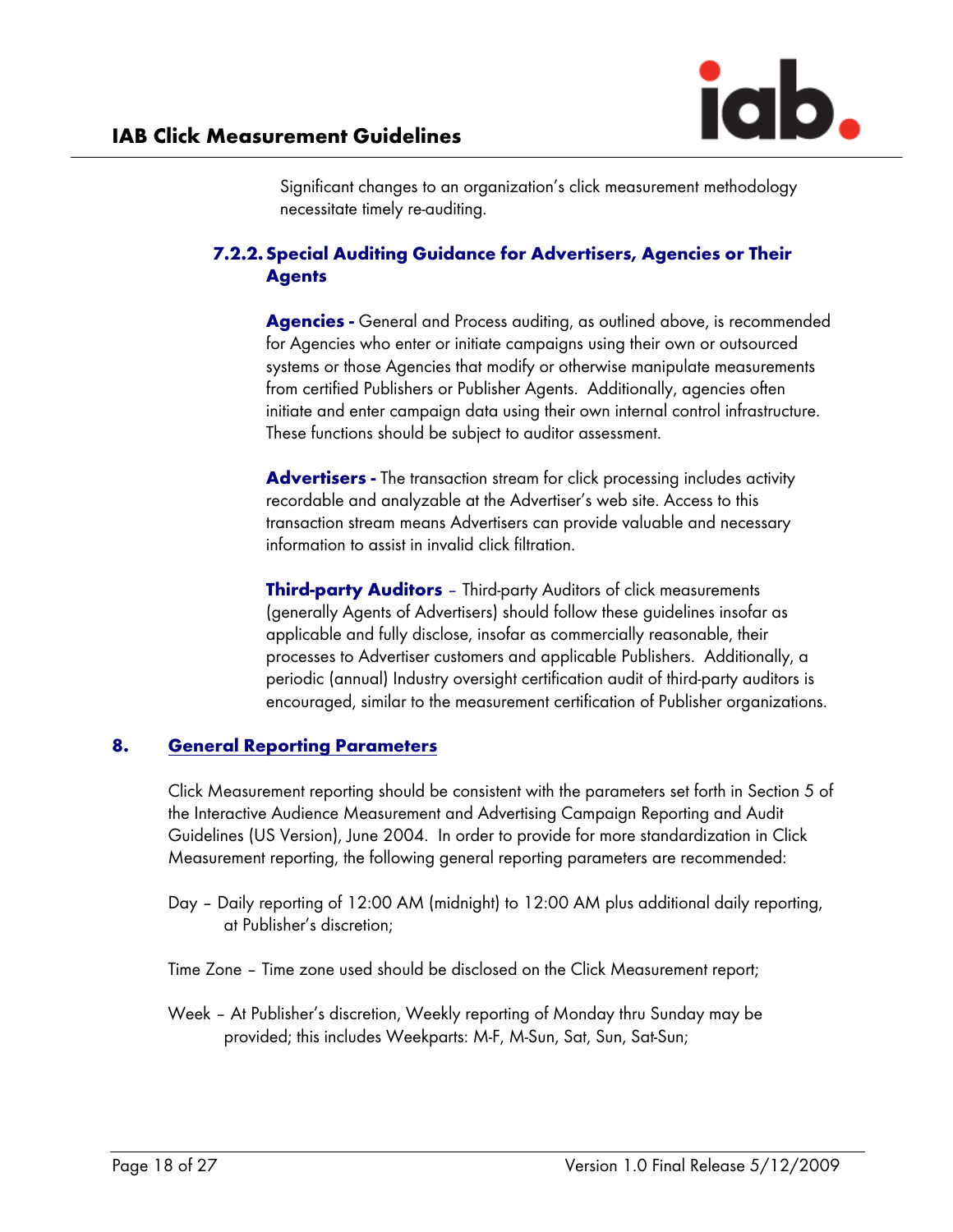

# IAB Click Measurement Guidelines

- Month Three monthly reporting methods chosen at Publisher's discretion and to be disclosed on the Click Measurement report:
	- o TV Broadcast Month begins on the Monday of the week containing the first full weekend of the month. Using this parameter may require adjustment of day requirements to fit with a broadcast day.
	- o Four Week Period Consistent with Off-Line media, 13 Four Week periods per year.
	- o Calendar Month Begins on the first day and ends on the last day of the Month often used for financial reporting purposes.

# 9. Description of Methodology

Publishers should make available a Description of Methodology (DOM) document to users of the advertising measurements, including a description of manual and automated invalid click filtration processes. Additionally, Advertisers and/or third-party auditors of click measurements will make a similar DOM available.

The DOM should provide sufficient detail to establish that employed processes conform with IAB Guidelines, but not to a level of detail that might either allow other parties to misappropriate invalid click filtration techniques/technologies, or for competitors to gain from knowledge of the specific procedures. All such information, however, will be made available to Industry oversight auditors in conjunction with annual certifications.

The DOM should describe the particular counting and reporting methods used. For custom arrangements made specifically between publishers and marketers or agencies, confirmation of these specific terms should be fully disclosed to the transaction participants. Additionally, the DOM should include procedures for adjusting click measurements for invalid activity from both a count and financial perspective.

For a better understanding of what a DOM may look like, please see Appendix B.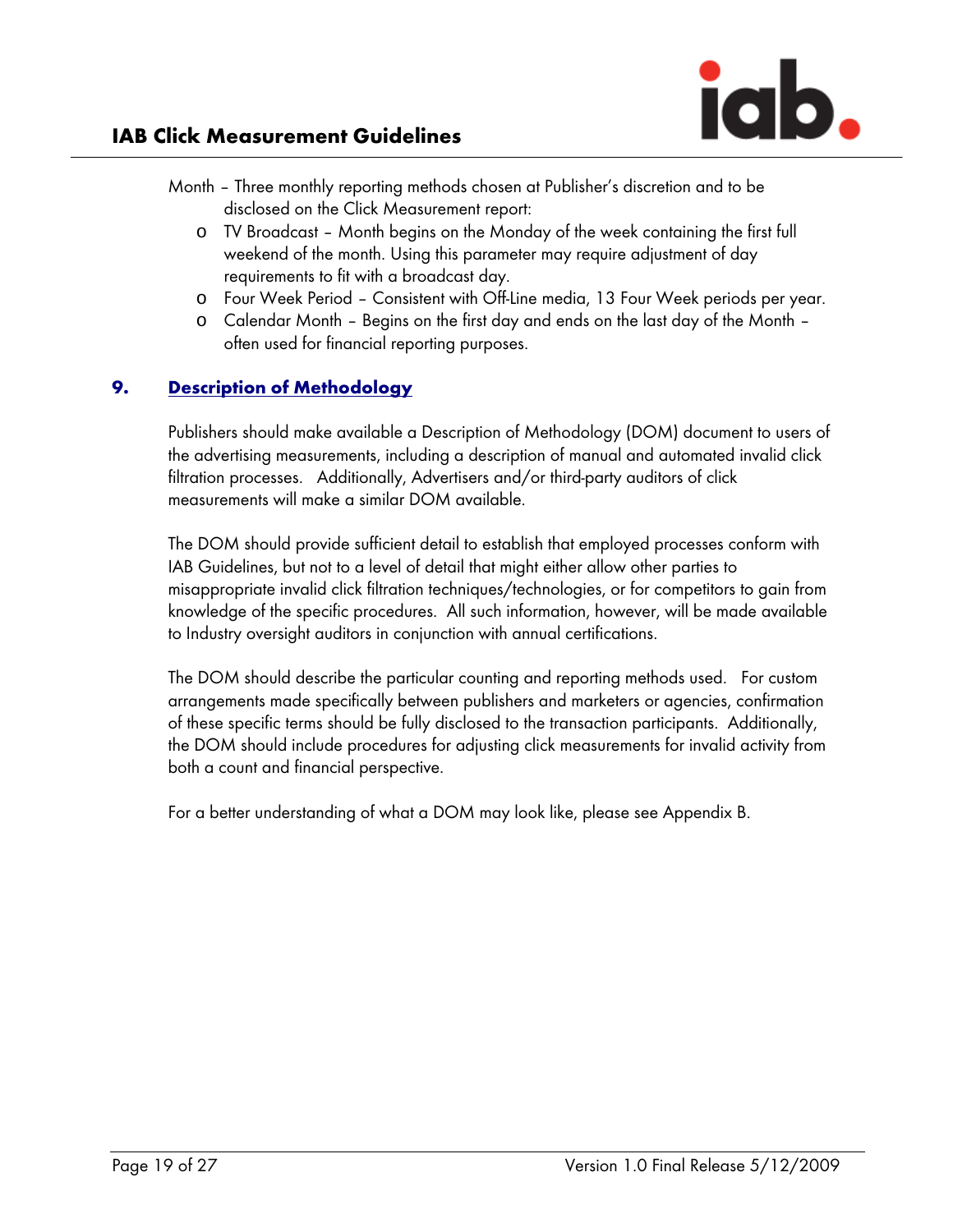

### Appendix A: Click Process Schematics



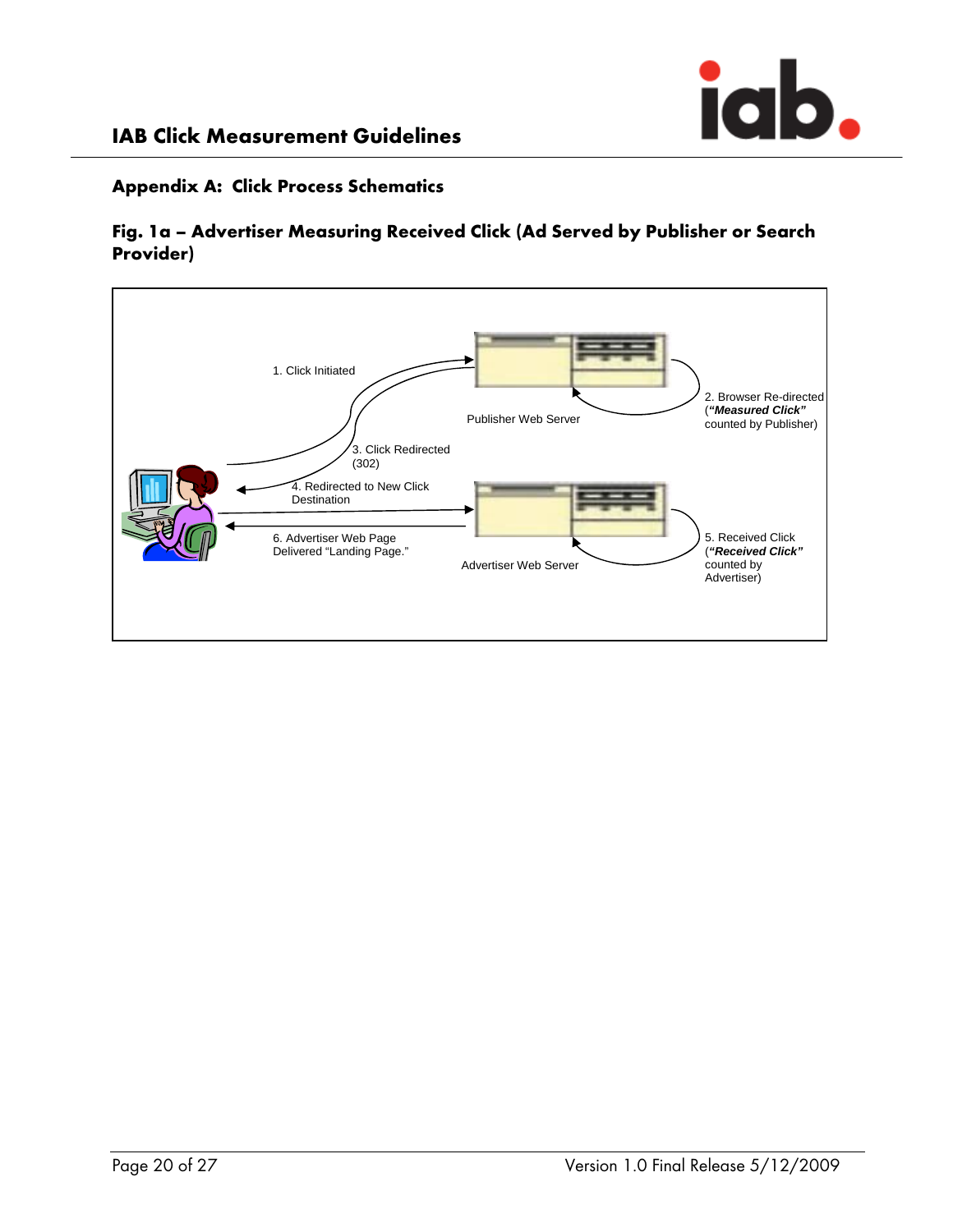



# Fig. 1b– Advertiser Measuring Received Click (Ad served by Third Party Ad Server)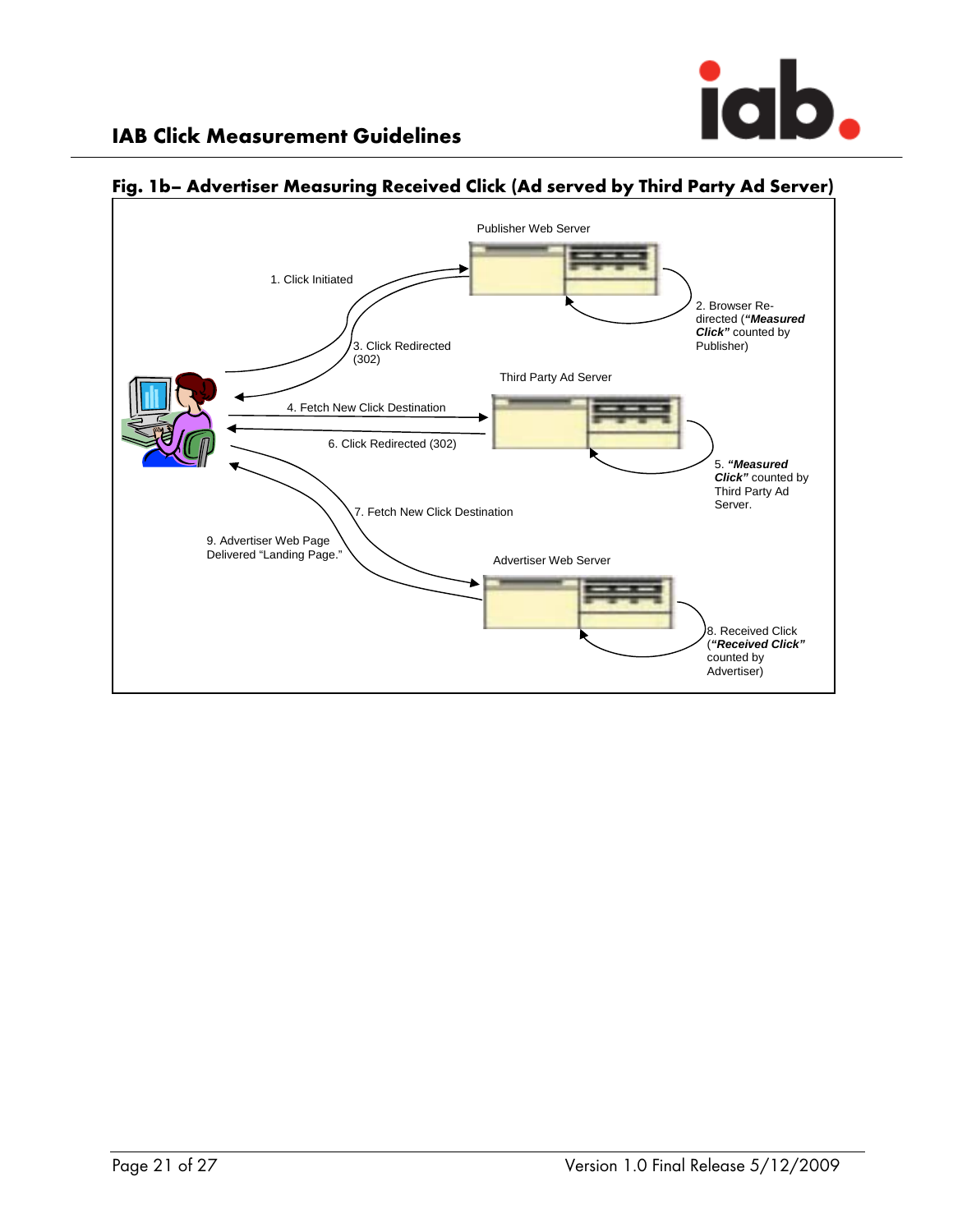



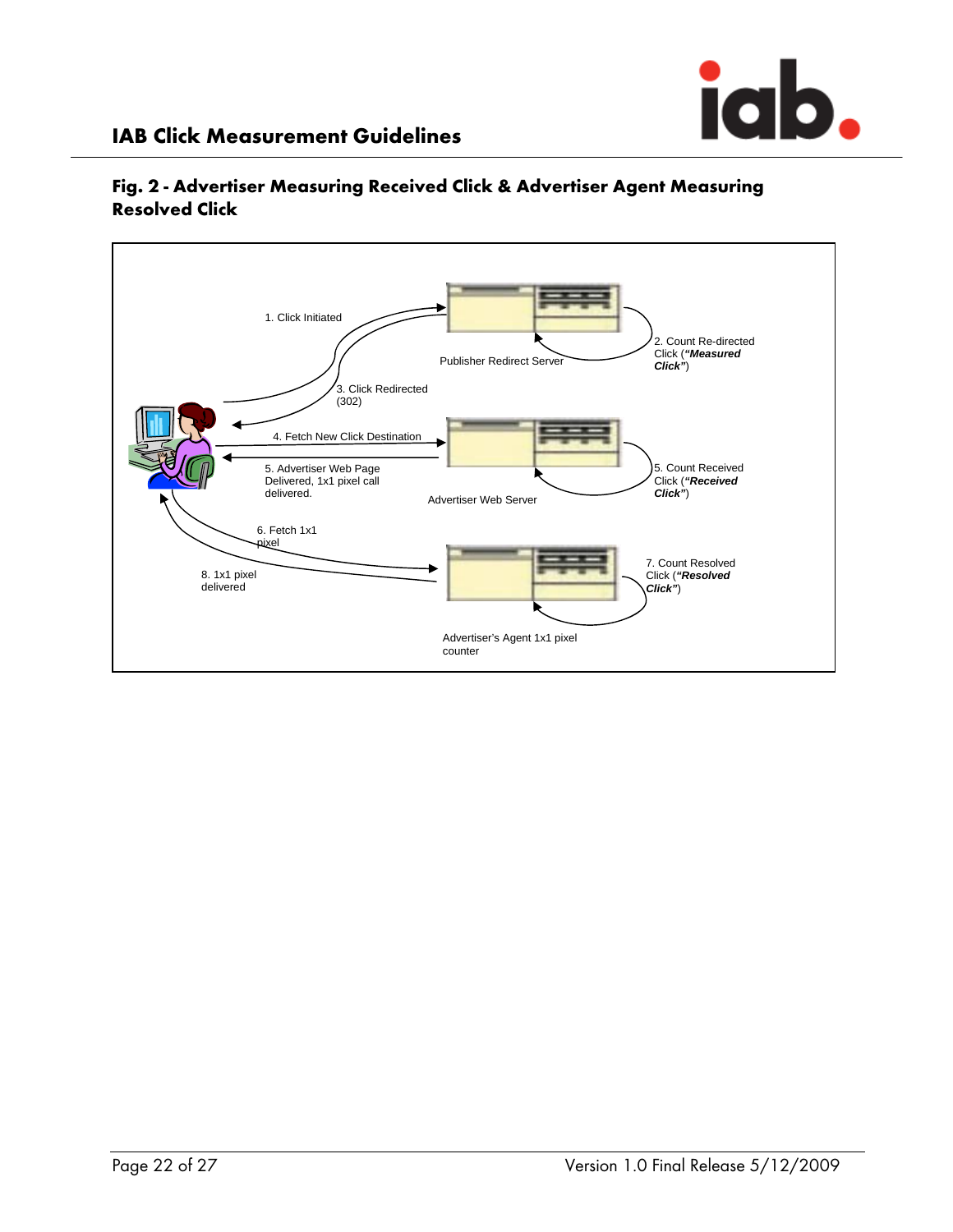



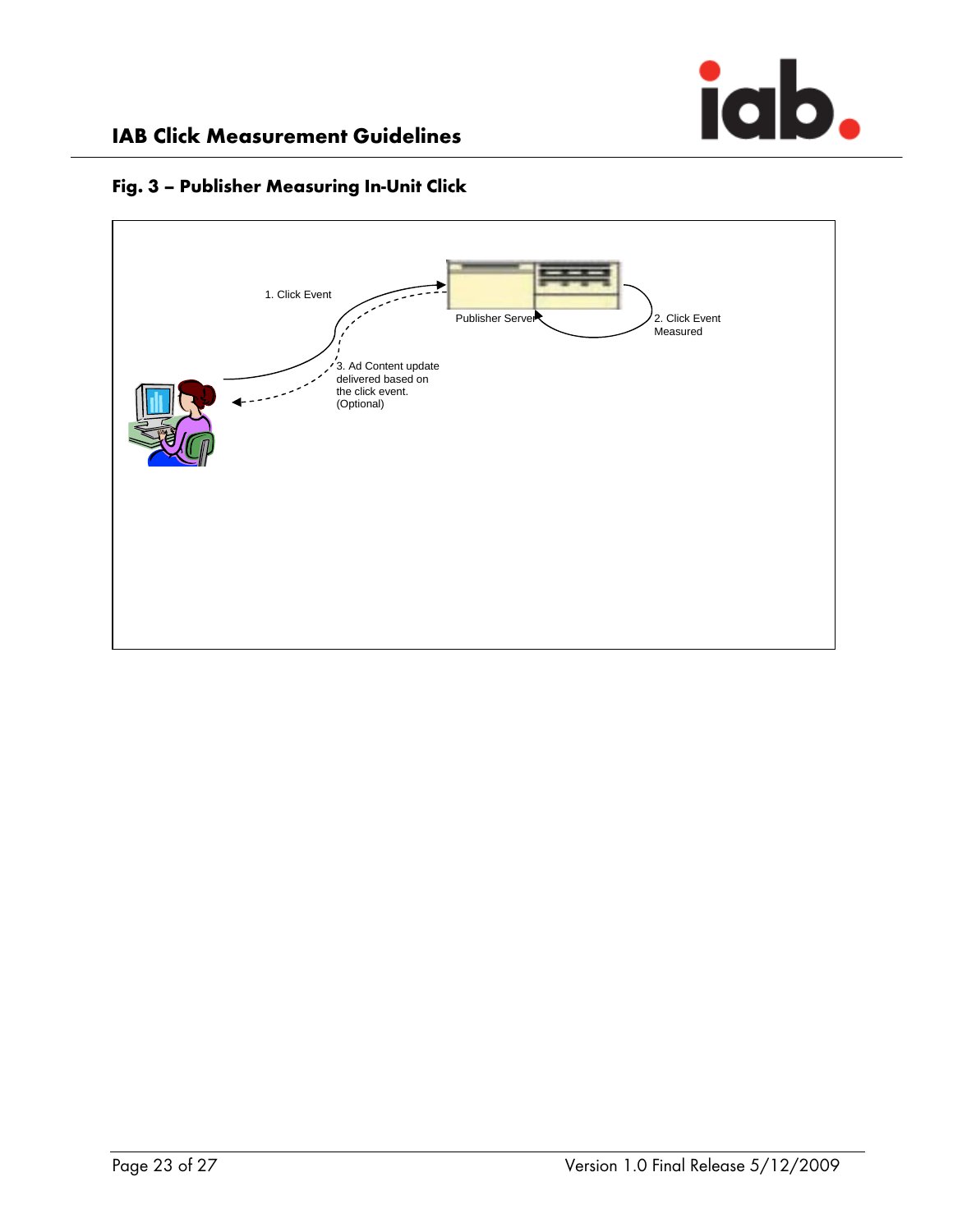

# Appendix B: Sample Description of Methodology (DOM)

This Description of Methodology is a summary of the click measurement processes employed by \_\_\_\_\_\_\_\_\_\_\_\_\_\_\_\_\_\_(the Click Measurement Organization), including a general description of the click measurement methodology, filtration processes and reporting procedures.

#### What is Included in the Audit Process

[Insert a description of the company's systems, software, technology platform, sites, pages ad types, ad placements, etc. that are included within the scope of the audit process, and therefore within this DOM. This should also include any trade names used if click measurement, click auditing, etc. are known by any branded name, as well as any standard names or titles utilized to brand reports used by the company to publish the results to advertisers or other clients/subscribers. Lastly, using the clickreferral cycle, the company should describe which click types are included within the scope of the audit process and therefore as the subject of this DOM.]

#### What is Not Included in the Audit Process

[Insert a description of the company's systems, software, technology platform, sites, pages ad types, ad placements, trade names, report titles and click types (based on the click-referral cycle) that are NOT included within the scope of the audit process, and therefore within this DOM]

#### Click Measurement Methodology

[If sampling is used in any manner, such sampling procedures should be fully disclosed here, including limitations associated with using a sample-based approach. Otherwise, a statement should be included indicating that the measurement methodology is based on all click activity recorded.]

[Provide a description of the type of click(s) report by the company (based on the click-referral cycle) that is the subject of the audit process and this DOM. This may be based upon the wording included in the IAB Click Measurement Guidelines for the click type (e.g., Measured Click).]

[For each click type, the DOM should describe the following:

- Measurement trigger (e.g., a measured click is recorded when the ad server successfully sends an HTTP 302 redirect in response to an initiated click, and is recorded in the server log files). NOTE: if more than one methodology is used as the measurement trigger, based on ad type or other factors, each measurement trigger should be described.
- Limitations associated with the specific measurement trigger being utilized (e.g., latency can result in a 302 being counted, although a user may abandon the transaction before arriving at the landing page).
- Counting methodology utilized "one-click-per-impression" or "multiple-click-per-impression" method. The description of which method is utilized may be based upon the wording included in the IAB Click Measurement Guidelines.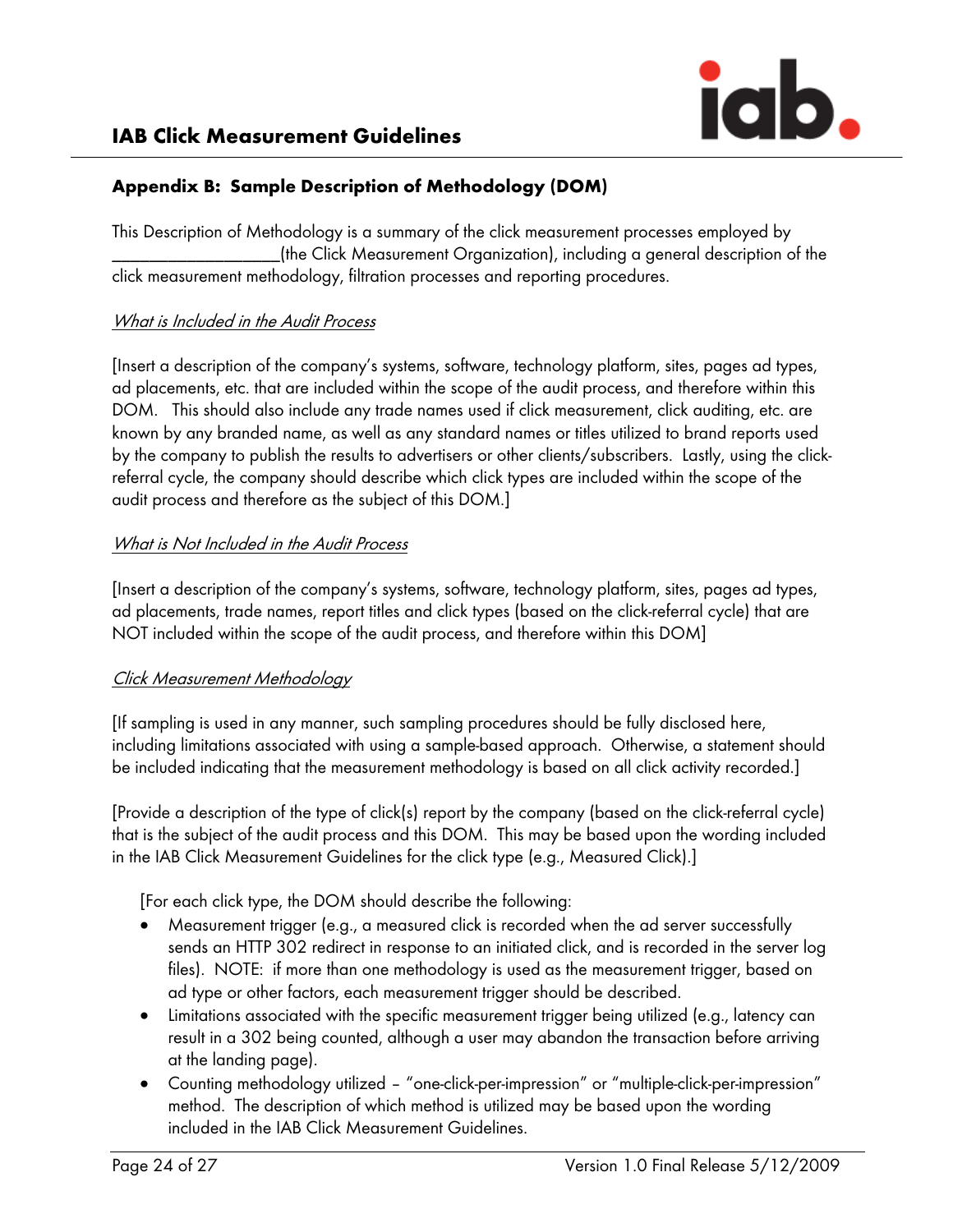

# IAB Click Measurement Guidelines

• Disclosure of the company's knowledge of underlying ad impression transaction. This may not be an all-or-none situation depending upon several factors; therefore, an appropriate disclosure may involve describing in what situations the company has knowledge of underlying ad impression transaction, and in what situations it does not. Additionally, if possible a general objective measure should be provided. For example: "For approximately 50% of our Measured Clicks, we do not have knowledge of the underlying ad impression transaction due to the following factors…".]

[A brief description of the logging method, logging frequency, types of data collected, and contents of the log files and frequency of retrieval and processing should be provided.]

[A brief description of other information utilized in the measurement methodology, if any, should also be provided. This would include, but not be limited to, the use of cookies, user registration information, etc. Additionally, if user identification methods are employed, the basis of the identification should be described (e.g., registrations, cookies, and heuristics). NOTE: in order to protect the security of the filtration processes discussed later, the specific heuristic methods would not require disclosure. The disclosure should only indicate heuristics are utilized as a means to identify users.)]

#### Filtration Methodology

A general statement indicating that processes exist to attempt to identify and exclude invalid click activity, such as the following. should be included here:

[Ex. "The company employs techniques based on identifiers, activity and patterns based on data in the log files in an attempt to identify and filter (exclude) invalid click activity, including but not limited to non-human click activity and suspected click fraud. However, because user identification and intent cannot always be known or discerned by the publisher, advertiser or their respective agents, it is unlikely that all invalid click activity can be identified and excluded from the reported results.

In order to protect click filtration processes from becoming compromised or reverse-engineered, no details of specific filtration procedures, beyond those detailed in the Click Guidelines, will be disclosed, other than to auditors as part of the audit process."]

[Provide a detailed list of the measures used that also appear in the Click Measurement Guidelines.]

#### Filtration Parameters

- If filtration procedures are performed by a third-party on behalf of the company (such as part of a third-party activity audit), this should be disclosed.
- The use of robot instruction files (e.g., in the root directory of the redirect server)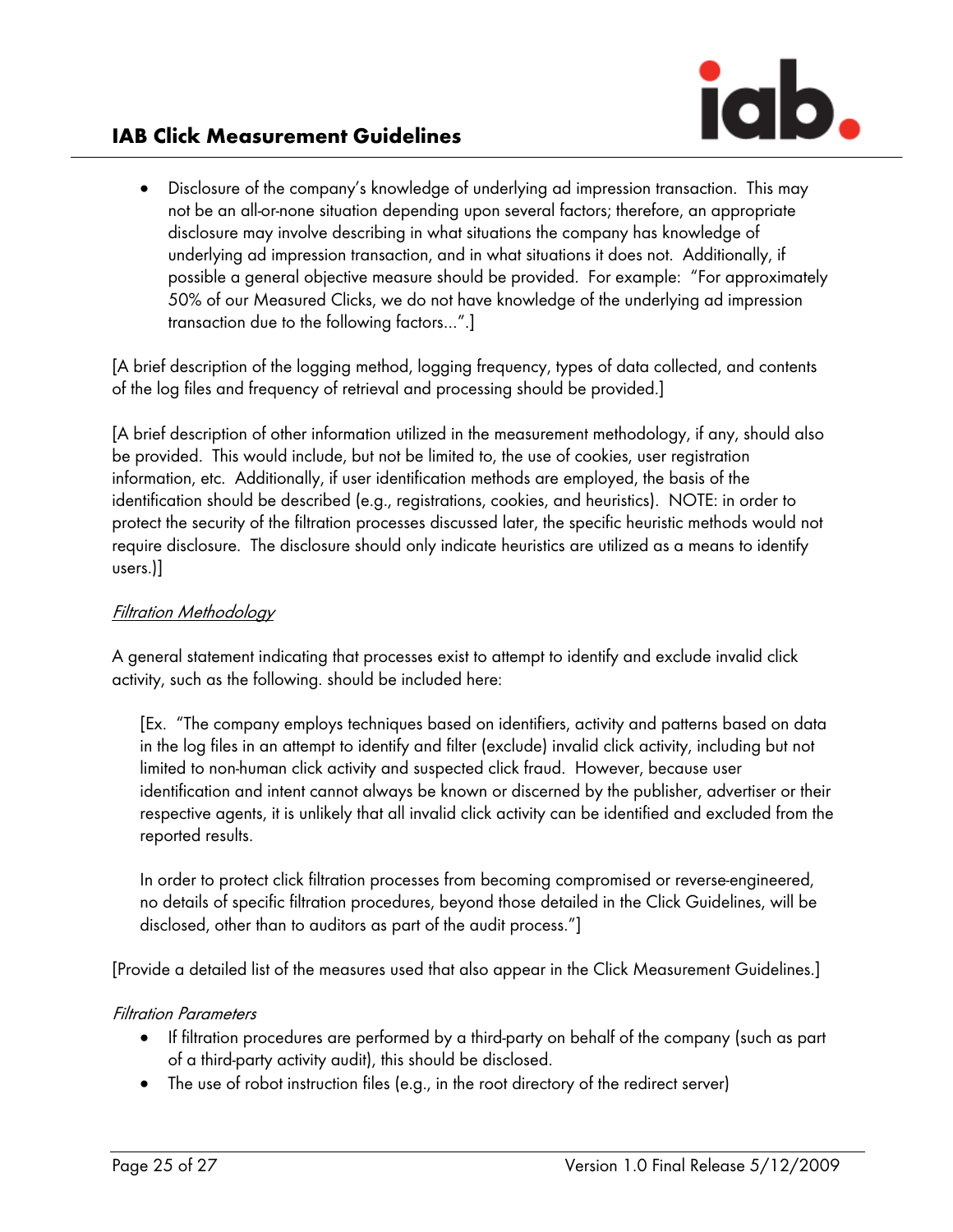

# IAB Click Measurement Guidelines

- The sources used for specific identification of non-human activity.
	- o Ex. IAB/ABCe International Spiders & Robots List, which includes both an include and exclude file
	- o Alternative exclude or include lists
		- If alternative lists are utilized, a description of and the frequency of procedures employed to confirm the alternative is equivalent to the IAB lists should be disclosed.
- Activity based filtration processes are employed, but details of these processes will not be disclosed except to auditors as part of the audit process
- Processes to remove self-announced pre-fetch activity
- Processes to remove internally generated click testing (non-commercial) activity whether generated using manual or automated techniques
- A notation that advertisers (or their agents) must provide test/non-commercial clicks on nonproduction creative in order for this activity to be excluded

[If any of the above described filtration procedures are applied to some subset of activity (and not to all activity), the situation should be fully disclosed. For example, if robotic filtration procedures are not applied against click activity associated with flash-based impressions or to in-unit click activity, this should be fully disclosed.]

[Any additional processes that filter, edit or discard initially recorded click activity should be disclosed. This would include rules for handling inconsistencies, circumstances for discarding data, treatment of incomplete or corrupted log data, handling of data retrieved to late for inclusion in the initial processing, etc.]

### Data Reporting

[Describe the data reported to advertisers, clients and/or subscribers, including the use of any estimation procedures.]

[Describe reporting parameters such as if the company designates reported data as "Preliminary" for a defined period, and as "Final" after that defined period of time from the time the activity was initially generated (e.g., data are considered preliminary for five business days, after which they are considered final data unless otherwise noted).]

[Describe procedures to report invalid click filtration volumes (of measured clicks) to advertisers or their ages (received clicks).]

[Describe pre-release quality assurance procedures (verification or other quality control processes to ensure the accuracy of reported data).]

[Describe situations, parameters and relevant thresholds in which data will be reissued. For example: "Revised click counts will be reported when [significant invalid click activity is detected for a